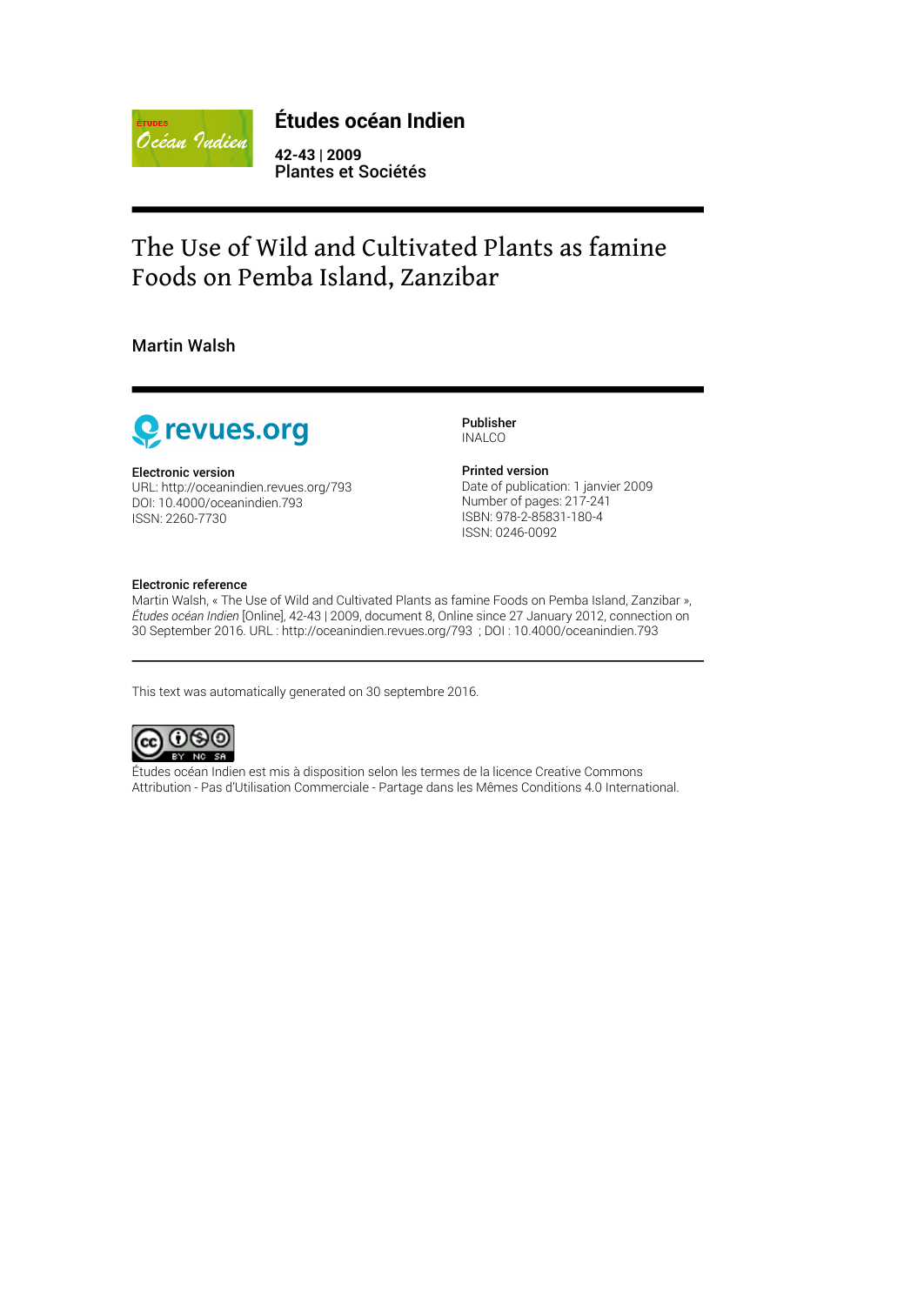# *The Use of Wild and Cultivated Plants as famine Foods on Pemba Island, Zanzibar*

Martin Walsh

<span id="page-1-0"></span>*Njaa haina huruma japokuwa kitu huna* "Hunger has no mercy, even when you have nothing"[1](#page-18-0)

- 1 The words "tropical" and "paradise" are endlessly recycled in tourist brochures and travel guides referring to the East African coast and islands, Zanzibar in particular. Few casual visitors will recognise the sentiment expressed by the poet above, or identify it with life on Pemba island, generally agreed to be the most verdant of all the places on the Indian Ocean rim settled by Swahili speakers (Prins 1967: 27). But the reality is that much of the littoral is relatively barren and prone to drought, a description that fits the ragged limestone landscape of parts of Zanzibar, Pemba included, as well long stretches of the mainland coast. And we know that political and economic events can generate food shortages and famine anywhere, regardless of apparent natural wealth (Sen 1981; Caplan 1994: 19-24).
- 2 The emphasis in the academic literature on the maritime and mercantile orientations of Swahili "civilization" (e.g. Middleton 1992; Horton and Middleton 2000) has led to comparative neglect of the rural underside of an urban phenomenon that continues to fascinate researchers and tourists alike. The study of agricultural practices and ethnobotany have been particular casualties of this neglect (see Walsh 1992: 136), likewise our knowledge of the exploitation of terrestrial wildlife by Swahili-speaking communities (cf. Walsh 2007). Little has been written about past and present adaptations to the land, and even less about local responses to famine. This paper aims to help redress the balance by describing the use of plants as famine foods by the people of Pemba, and by considering some of the implications of this for our understanding of the history and political economy of the Swahili coast.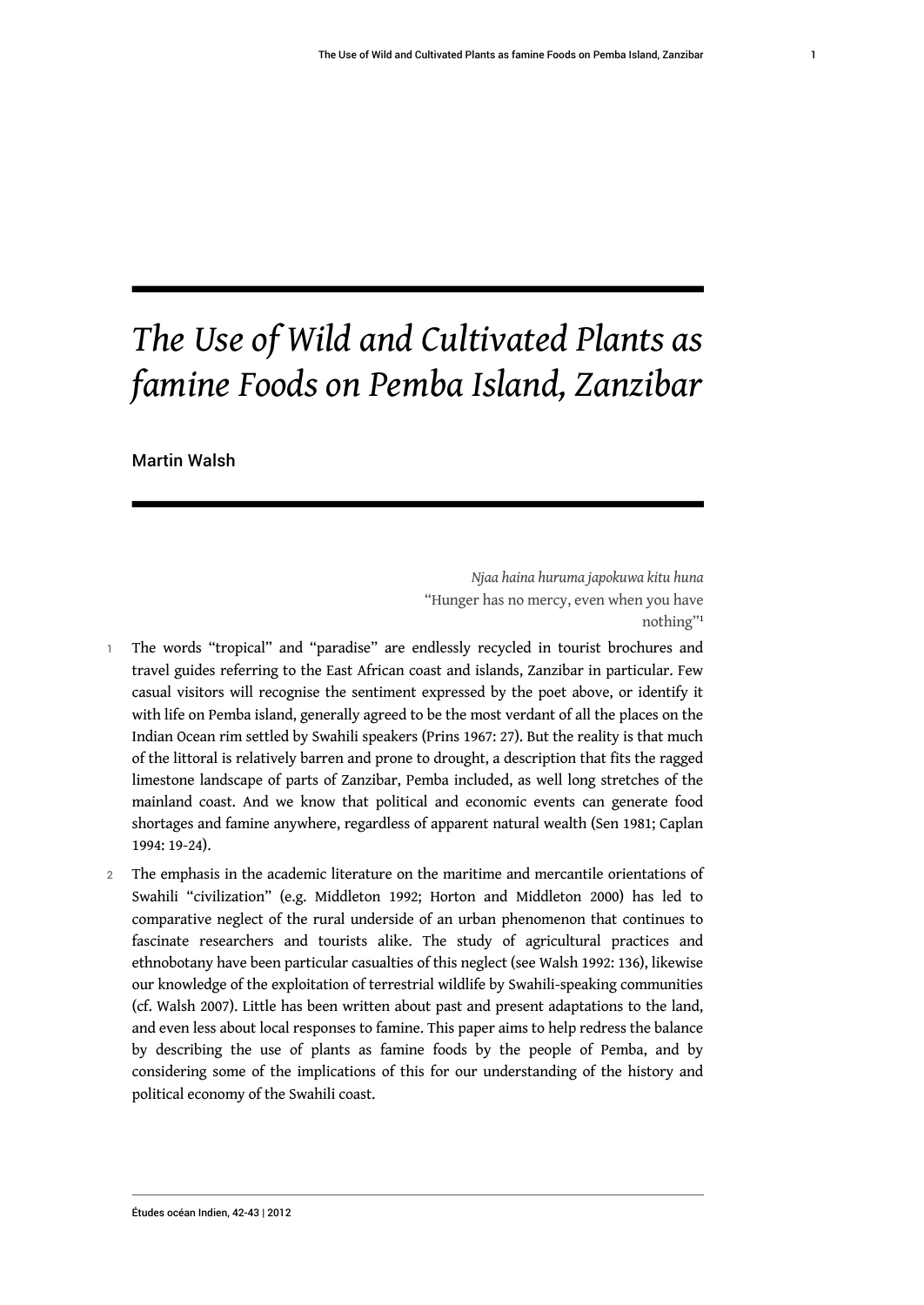## Famine on "The Green Island"

- $\,$   $\,$   $\,$   $\,$  Pemba is a medium-sized island (c.1,000 km $\,$   $\,$  ) lying 40-60 km off the East African coast. It is fringed by a number of islets and surrounded by a deep sea channel which separates it from the main island of Zanzibar, Unguja, c.50 km to the south (Walsh 2007: 86, 90). In the 2002 census Pemba had a population of 362,166 people, more than a third of the total for Zanzibar. Both islands have suffered different periods of foreign and colonial rule – Portuguese, Arab and British – and the newly independent government of Zanzibar was overthrown in a violent revolution in January 1964. In April of that year Zanzibar joined with Tanganyika and became a semi-autonomous territory within the United Republic of Tanzania. Since then, and despite economic liberalisation in the 1980s and the introduction of multi-party elections in the 1990s, the country has been ruled by a single political party (Bakari 2001).
- 4 Arab writers dubbed Pemba "The Green Island", and for many years it provided valuable timber and supplied both Mombasa and Malindi with agricultural produce (Gray 1962: 17-18, 63). The Omani Arabs and their slaves who settled on the island in the 19th century cleared the forested hills of western Pemba and replaced most of the natural vegetation with clove trees, the export crop that subsequently dominated the island economy (Sheriff 1987: 54, 57). The development of clove cultivation, which continued throughout the British colonial period, increased Pemba's reliance on the importation of basic foodstuffs and rendered the island especially vulnerable to famine (Bowles 1991: 89-91). Since this large-scale transformation of the agricultural landscape, government officers and others have generally distinguished two broad agro-ecological zones on the island: the plantation area in the west, and the flatter and drier coral rag lands in the east (Middleton 1961: 52-53). More recently researchers have identified five different farming systems zones on Pemba, one of them covering the clove plantations and the other four representing different cropping systems on its margins (Walsh 1995a: 8-11; ZCCFSP 1995).
- Like other parts of the East African coast Pemba has a bimodal pattern of rainfall. The short rains (Swahili *vuli*) usually fall in November and December, and the long rains ( *masika*) between March and May. Mean annual rainfall is highest in the heart of the clove plantation area (up to 1960 mm) and lowest in the east (as low as 1400 mm), where the rains are also most liable to fail, the short rains in particular (Koenders 1992; ZCCFSP 1995). Localised food shortages are common in some areas, especially in the north-east and the Micheweni peninsula, where even in average years low rainfall combined with poor soils and high population makes it difficult for households to achieve self-sufficiency in food. Instead household members depend on off-farm income (usually from fishing) to buy food and/or they travel elsewhere to cultivate food crops (ZCCFSP 1995). Famine is an ever-present threat in these areas, and it may also affect poor households in the plantation zone (Goldman 1996: 136-137), especially when their food crops are attacked by pests or vermin. Even at the best of times maternal anaemia and child malnutrition are widespread on Pemba (Rose 1994: 11-14).
- 6 The ever-present threat of food shortages is reflected in the literary and cultural traditions of Pemba. Whiteley's small collection of Swahili verse from Pemba includes two poems with the title *Njaa*, 'Hunger' (1958: 27-28, 51-52). One of these, composed c.1932 by Sheikh Salim bin Mandhiri, refers among other things to the depredations of vervet monkeys on cassava shoots, and the desperation that leads people to eat wild greens,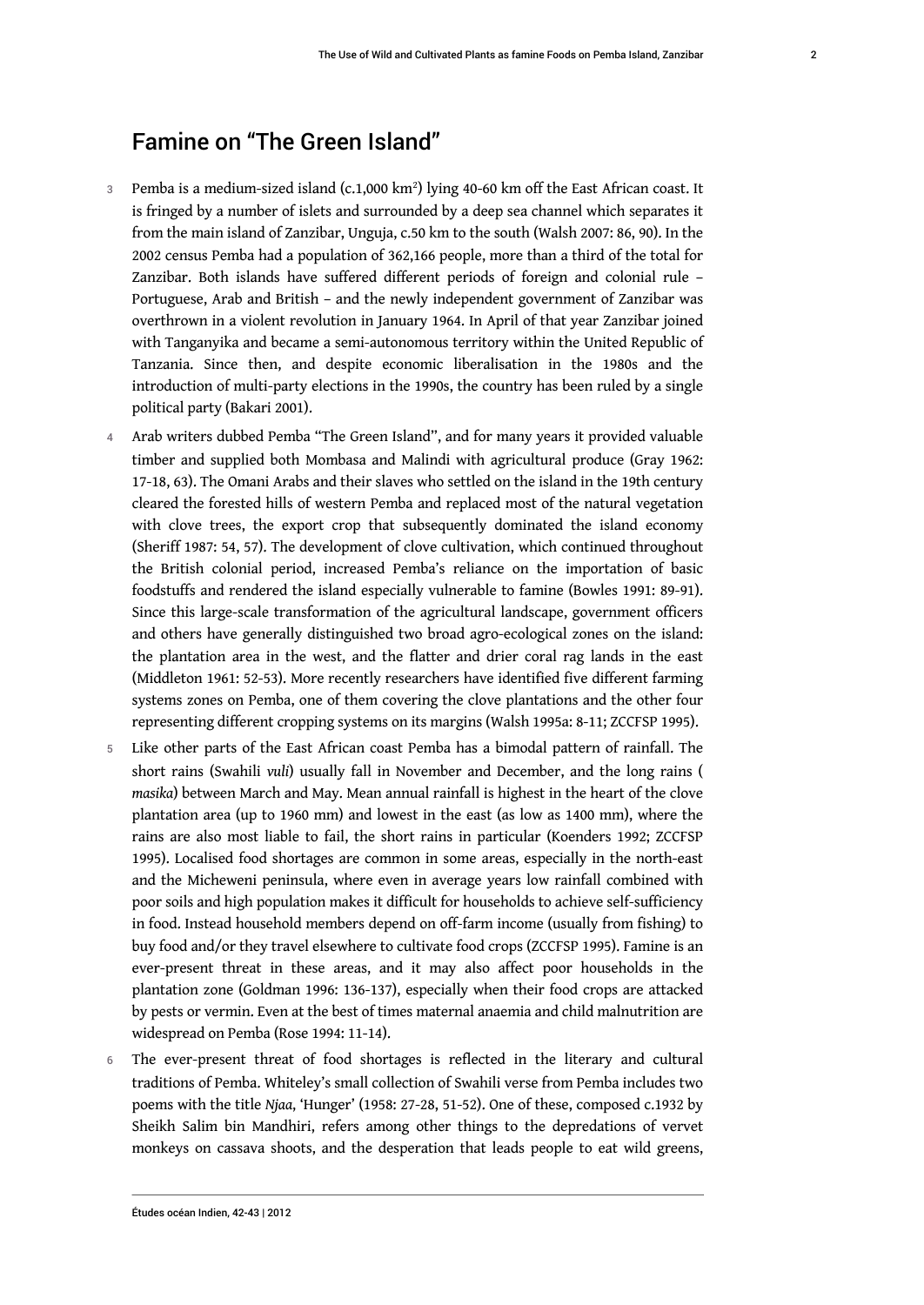immature coconuts, and the trumpet worms that are usually used as fishing bait (1958: 27-28 ). Local legends and folktales also refer to famine (e.g. Goldman 1996: 457-458), while the traditional bull-fights of Pemba are said to have been performed "to induce rain in times of drought" and so avert food shortages (Ingrams 1931: 422). They were (and are) held most often in the villages of eastern Pemba, in the months preceding the long rains (Adie 1952: 106; Gray 1980: 121-122). Otherwise *sadaka* or religious offerings could be organised at any time of year to avert drought, famine and other misfortunes (cf. Gray 1956: 22).

7 Although localised food shortages can sometimes be circumvented by mobilising kinbased and inter-village networks of co-operation and exchange, this is more difficult when famine is widespread, affecting different farming systems on the island. The most notorious famine of this kind in living memory occurred in 1971-72, and is generally blamed by Pembans on government policies and in particular restrictions that had been placed on food imports. Following the Zanzibar Revolution in 1964 the new government nationalised large private enterprises, took control of agricultural marketing, and started a process of land reform and redistribution. Determined that Zanzibar should be selfsufficient in food production, President Abeid Amani Karume reduced imports of rice and other foodstuffs, and invested instead in a number of large-scale construction projects. These and other misguided measures ensured that farmers across the islands were more exposed than ever to the vagaries of the climate, and food shortages became a regular feature of island life, culminating in the famine of 1971-72 (Clayton 1981: Bader 1984: 134-146; [2](#page-18-1)79-296; Cohn 1986: 51-52; Shao 1992: 79-91).<sup>2</sup> The assassination of Karume in April 1972 led to a relaxation of import restrictions, and the process of political and economic liberalisation that followed, slow and uneven though it was, ensured that the same mistakes were not repeated again. But localised food shortages still occur on Pemba, and continue to be the subject of political argument and recriminations (e.g. Salim 2008).

#### Responses to famine and the role of plant foods

<span id="page-3-1"></span><span id="page-3-0"></span>The famine forced thousands of Pembans to flee the Isles to the mainland. Many others were forced to eat roots and bush fruit when their ration cards were used up; and some starved to death. (Cameron 2002: 84)

- 8 The following description of the use of wild and cultivated plants as famine foods is based primarily on recollections of the 1971-72 famine. These were recorded in 1994-96 when I worked on Pemba as a social anthropologist attached to the Zanzibar Cash Crops Farming Systems Project (ZCCFSP).<sup>[3](#page-18-2)</sup> General information on the agricultural history of Pemba and the impacts of the 1971-72 famine was collected in the course of project research in different parts of the island (e.g. Walsh 1995b: 14; 1995c: 9). I also elicited accounts of the famine from colleagues and others, and in March 1996 asked my local research assistant (here called "Jamila")<sup>[4](#page-18-3)</sup> to record the experiences of people who had lived through it. Jamila had already included a short account of the famine in a review of the postrevolutionary history of Pemba prepared the year before. The detailed Swahili narratives from 1996 were written up by her in two exercise books with the title *Visa vya njaa kisiwani Pemba*, "Stories of the famine on the island of Pemba".
- <span id="page-3-2"></span>9 As Cameron notes, the famine had dire consequences, and people adopted different strategies to avoid the worst of these. Both Pemba and Unguja were affected by severe food shortages caused by the restriction on imports, and the situation on Pemba was made worse by the island's overreliance on cloves and its comparative lack of subsistence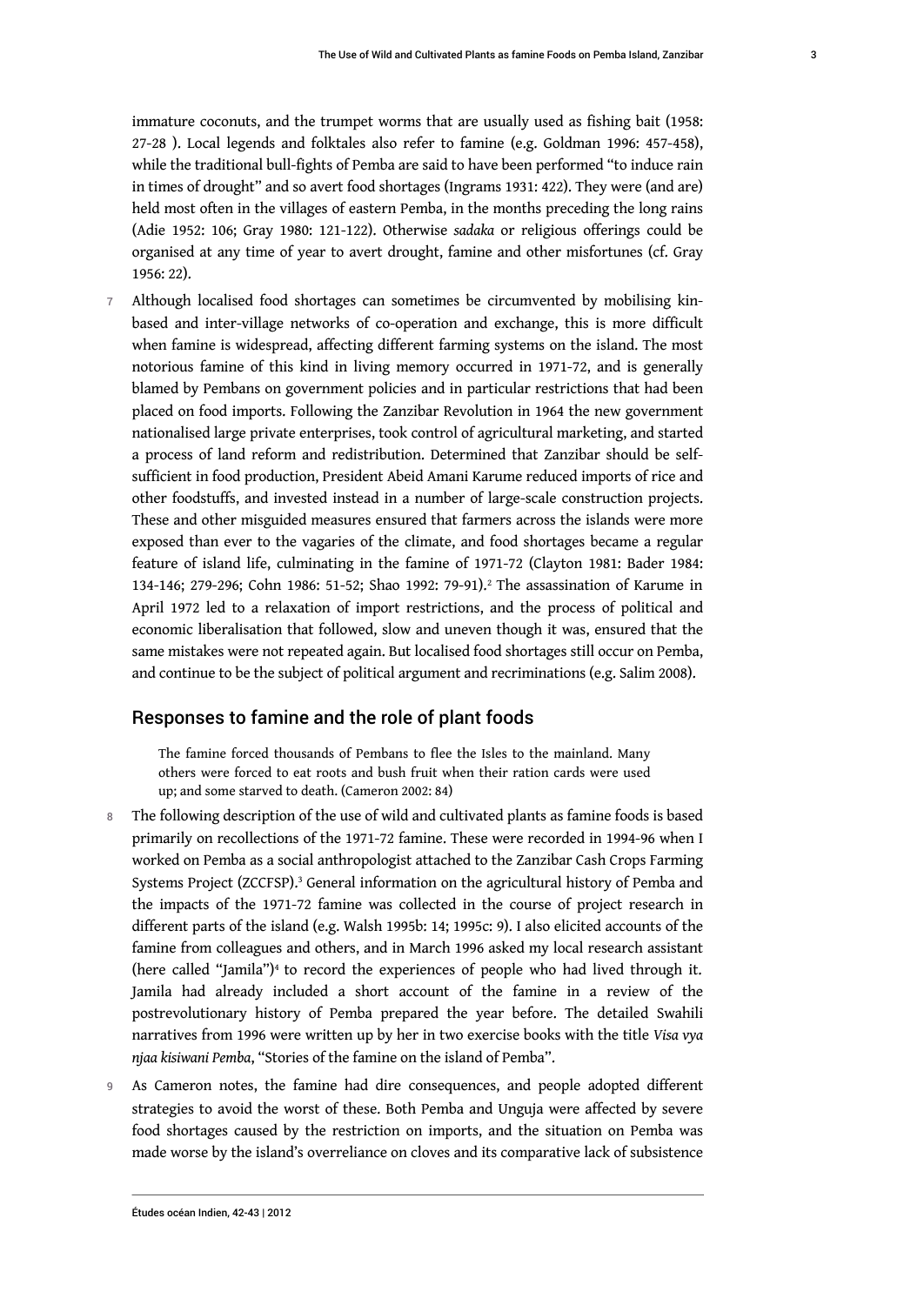<span id="page-4-0"></span>crops. In their desperation to obtain food some Pembans stole it from more fortunate neighbours. Mwamize Juma,<sup>[5](#page-18-4)</sup> originally from Kiwani on the east coast of Pemba, recalled how their cassava fields were invaded by thieves every night, especially a distant plot in Chwale which had given a good crop but was next to the village settlement. After a fortnight or so of this pilfering she and her husband decided to dig up the remaining cassava and bury it in their own yard, where they watered the soil every day, removing tubers as and when they were needed to eat. Unfortunately most of their efforts came to nothing because some of the cassava went rotten and some of it failed to mature.

- <span id="page-4-1"></span>10 Islanders struggled to buy food, or obtain it in exchange for other produce. Many fishermen and boat owners turned to smuggling between Pemba and Kenya, where cloves fetched a much higher price (Clayton 1981: 137). Abdulrahman Ali,<sup>[6](#page-18-5)</sup> an agricultural officer, described the illicit export of cloves, copra, and the opercula of shells (used to make incense) from northern Pemba to Mombasa, presumably via the villages of the southern Kenya coast. The smugglers returned to Pemba with foodstuffs and other scarce commodities, and Mzee Abdulrahman recalled travelling to Micheweni twice a month during and after the famine to buy food to sell in Wete. This was a risky trade, and Salma Abeid[7](#page-18-6) from Kwale related how she used to walk all night long through the bush with her father and brothers to barter cloves for maize flour, rice, sugar and other goods in Wingwi. Rabia Salim<sup>[8](#page-18-7)</sup> remembered being visited in the middle of the night by a stranger who led her down to the creek at Limbani where she was able to buy a variety of otherwise unavailable foodstuffs and household essentials. People who were caught trading in this way were liable to be severely punished by the authorities.
- <span id="page-4-3"></span><span id="page-4-2"></span>11 Under the circumstances islanders had little option but to eat whatever food was obtainable, regardless of its provenance or normal role in the diet. Aside from fish and other edible marine creatures, relatively few wild animal species were (and are) available for consumption on Pemba (Walsh 2007: 86-90), and none in sufficient numbers to feed the whole island. The most accessible of famine foods came from wild and cultivated plants, and this remains the case today. One readily available source of food for many people were the seeds that they had set aside as planting material.
- 12 When Bi Mwamize and her young family in Kiwani lost their cassava crop they were forced to eat all of the rice grains that they had stored for the next planting season. The negative consequences of this practice in both the short- and long-term are well known, and Mzee Abdulrahman<sup>[9](#page-18-8)</sup> averred that a shortage of rice and cassava planting material was itself one of the causes of the 1971-72 famine.
- <span id="page-4-4"></span>13 The main plant foods that people resorted to are discussed below under three headings referring to the different parts of the plant used: fruit and seeds, leaf and other vegetables, and tubers. Accounts from 1971-72 are supplemented by and compared with information from the available literature and reports of more recent food shortages on Pemba.

#### <span id="page-4-5"></span>Fruit and seeds

14 When cassava, rice, and other basic foods are in short supply, they have to be substituted by items that normally play a limited or quite different role in the diet. Tree crops are often relatively resistant to drought, and coconuts and mangoes were among the cultivated products that Pembans resorted to during the 1971-72 famine. Yusuf Juma,<sup>[10](#page-18-9)</sup> originally from Mtambwe, remembered his family having to eat coconuts every evening,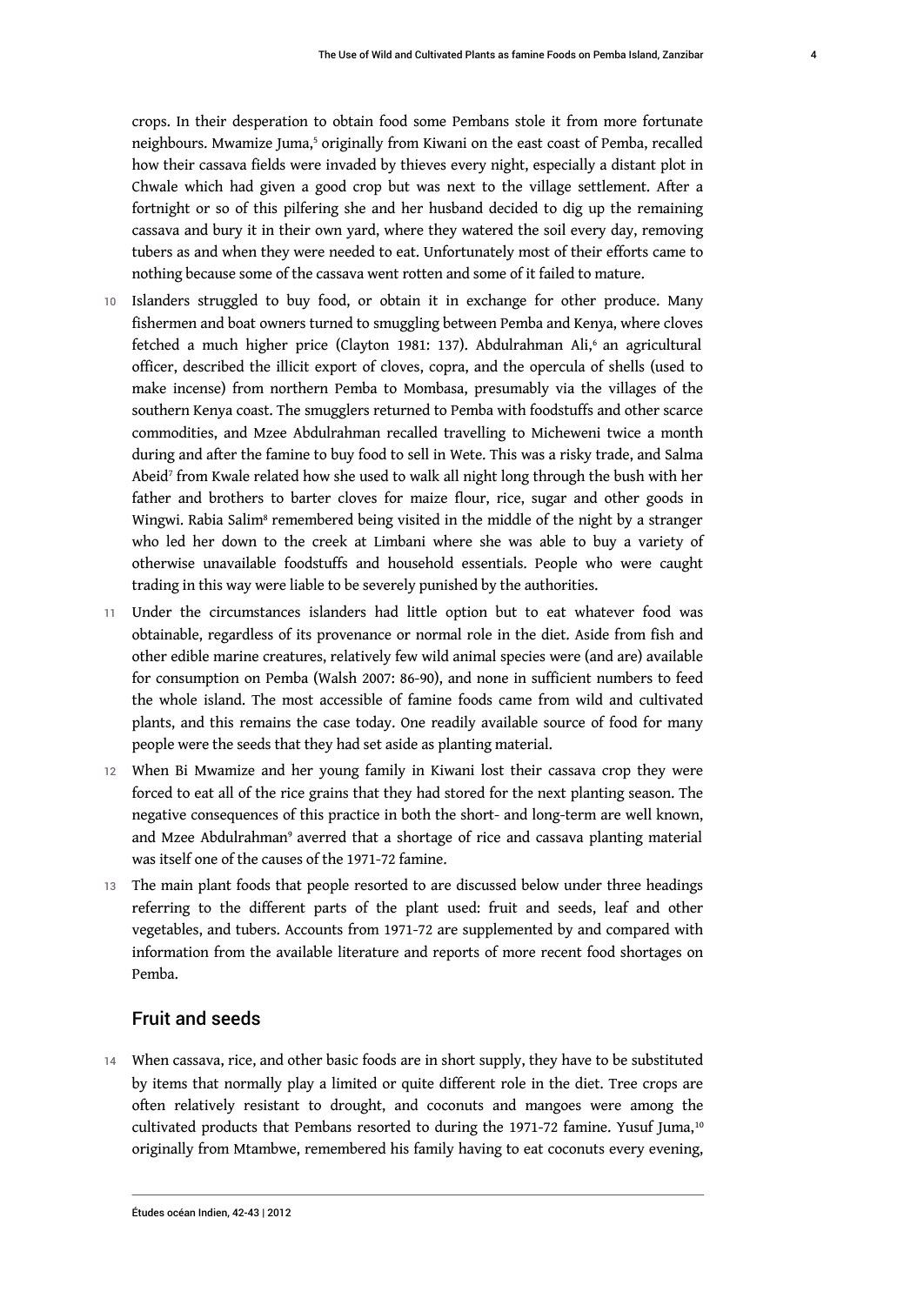after which they drank water and went to bed knowing that they would have to do the same again the next day. A lot of people did this, buying coconuts from the market for their supper, which was often the only meal they ate apart from breakfast (and which itself comprised leftovers or porridge if they were lucky).

- 15 Bi Halima, from Kinazini, recalled families in the Micheweni area eating the flesh of coconuts as their only meal, dubbing this food *boribo* after the name of a popular variety of mango. After a time coconuts became scarce, and even when people had other food to cook they were unable to prepare it in the normal way with coconut or cooking oil. When mangoes began to come into season there was a rush to harvest them, and even unripe fruits were cooked to prepare a dish called *kitenei*, which became the evening meal in many households. Ripe mangoes and *kitenei* were also important foods in some villages in the months following the first multiparty elections in October 1995, when the political crisis on Pemba exacerbated seasonal shortages. As one local observer has since remarked, whereas *kitenei* had once been thought of as a special dish, it no longer was, thanks to the difficult circumstances that people found themselves in (Ghassany 2003).
- 16 Our informants did not mention other fruits, presumably because they were not available in sufficient quantities to make them regular candidates for the main daily meal. Fewer tree crops are cultivated outside of the plantation areas, though bananas (including cooking varieties) and pawpaws are widespread (for an overview of these and other crops on Pemba see Koenders 1992: 17-29). Edible wild fruits include the very popular *mbungo*  fruit (*Saba comorensis* (Bojer ex A. DC.) Pichon (Apocynaceae)), wild varieties of pineapple (common on the island), and the famous wild banana of Pemba, which has small and very seedy fruit that are among the bush foods eaten by children.<sup>[11](#page-18-10)</sup> A longer list of edible wild fruits and seeds found on Pemba is given in the table. This list is no doubt incomplete, and the consumption of some of these species on Pemba remains to be confirmed. None of them is known to be *exclusively* a famine food.

| Botanical name                                                    | Swahili (and English) names                                    |
|-------------------------------------------------------------------|----------------------------------------------------------------|
| Adansonia<br>digitata<br>(Bombacaceae)                            | L.   <i>mbuyu</i> (Ng, Vi), baobab                             |
| Aframomum angustifolium<br>K.Schum.<br>(Sonn.)<br>(Zingiberaceae) | mtuguu, mtuguu mke (Vi), wild cardamom                         |
| (Bromeliaceae)                                                    | *Ananas comosus Merr. mnanasi mwitu (Ng), wild pineapple       |
| Ancylobotrys petersiana<br>(Kl.)<br>Pierre<br>(Apocynaceae)       | mtoria (Ng)                                                    |
| (Annonaceae)                                                      | Annona senegalensis Pers.   mtopetope (Ng), wild custard apple |

#### <span id="page-5-0"></span>Selected edible wild fruits and seeds of Pemba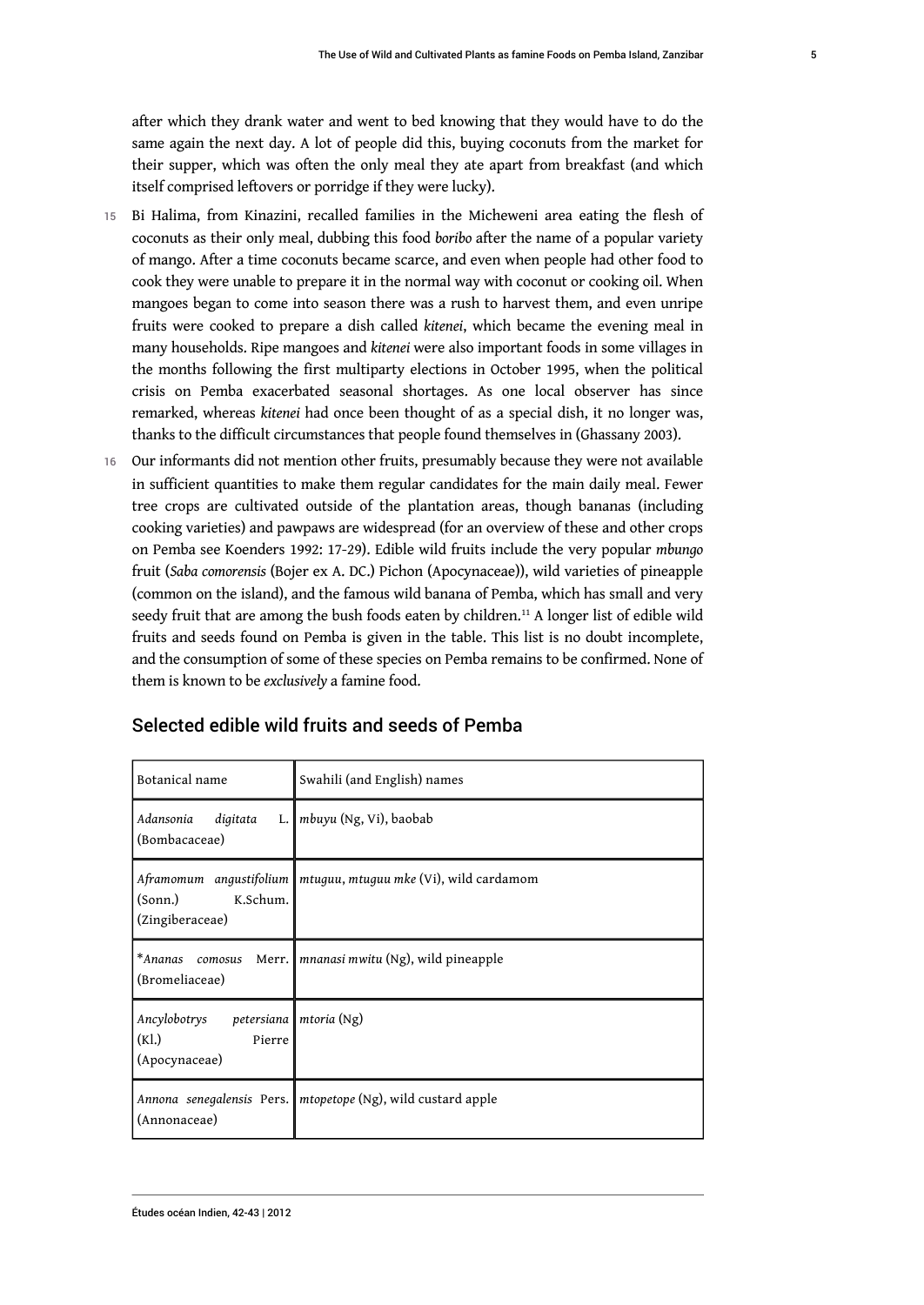<span id="page-6-0"></span>

| Bauhinia thonningii Sch. &<br>Thon. (Caesalpiniaceae)                 | mchekwa (Vi, Po), nchekwa (Nd), camel foot                                    |
|-----------------------------------------------------------------------|-------------------------------------------------------------------------------|
| Borassus aethiopum Mart.<br>(Palmae)                                  | mvumo, borassus palm <sup>12</sup>                                            |
| micrantha<br>Bridelia<br>Baill.<br>(Hochst.)<br>(Euphorbiaceae)       | mkarati (Ng, Vi), nkarati (Nd), mtututu (Ng, Vi)                              |
| *Cordia alliodora (Ruiz &<br>Okan<br>Pavon)<br>(Boraginaceae)         | mkamasi (Ng, Ka), mkodia (Ng)                                                 |
| *Cycas thouarsii Gaudich.<br>(Cycadaceae)                             | mtapo, mtapu, mgundi, false sago palm                                         |
| Deinbollia<br>borbonica<br>Scheff. (Sapindaceae)                      | mbotomwaka (Wi), mkunguma (Ng), soap berry                                    |
| Flacourtia indica (Brum. f.)<br>Merrill (Flacourtiaceae)              | mchongoma (Ng, Ka), governor's plum                                           |
| (Willd.)<br>virosa<br>Flueggea<br>Voigt. (Euphorbiaceae)              | mkwamba (Ng, Ka, Vi, Po),mkwambakwamba (Ka), mkwamba dume (Po)                |
| Hyphaene coriacea Gaertn.<br>(Palmae)                                 | mwaa (Ka, Vi), mrara (Vi), mkoma pasi (Vi), doum palm                         |
| Inhambanella<br>henriquesii<br>(Engl. & Warb.) Dubard<br>(Sapotaceae) | mkungupwa (Ka), msikundazi (Ng, Ka, Vi)                                       |
| Landolphia<br>kirkii<br>(Apocynaceae)                                 | Dyer mpo (Ng, Mk), rubber vine                                                |
| schweinfurthii<br>Lannea<br>(Engl.)<br>Engl.<br>(Anacardiaceae)       | mfupapo (Ng, Ki, Vi), muumbu (Ng, Ka), mbu (Ka), mmongo (Vi), false<br>marula |
| *Musa<br>Colla<br>acuminata<br>(Musaceae)                             | mgombatumbili (Ng, We, Kan, Ki), mgombakofi (We, Ki), wild banana             |
| curatellifolia<br>Parinari<br>Benth.<br>(Chrysobalanaceae)            | mbura (Ng, Vi), mobola plum                                                   |
| Phoenix<br>reclinata<br>Jacq.<br>(Palmae)                             | mkindu (Ng, Vi), wild date palm                                               |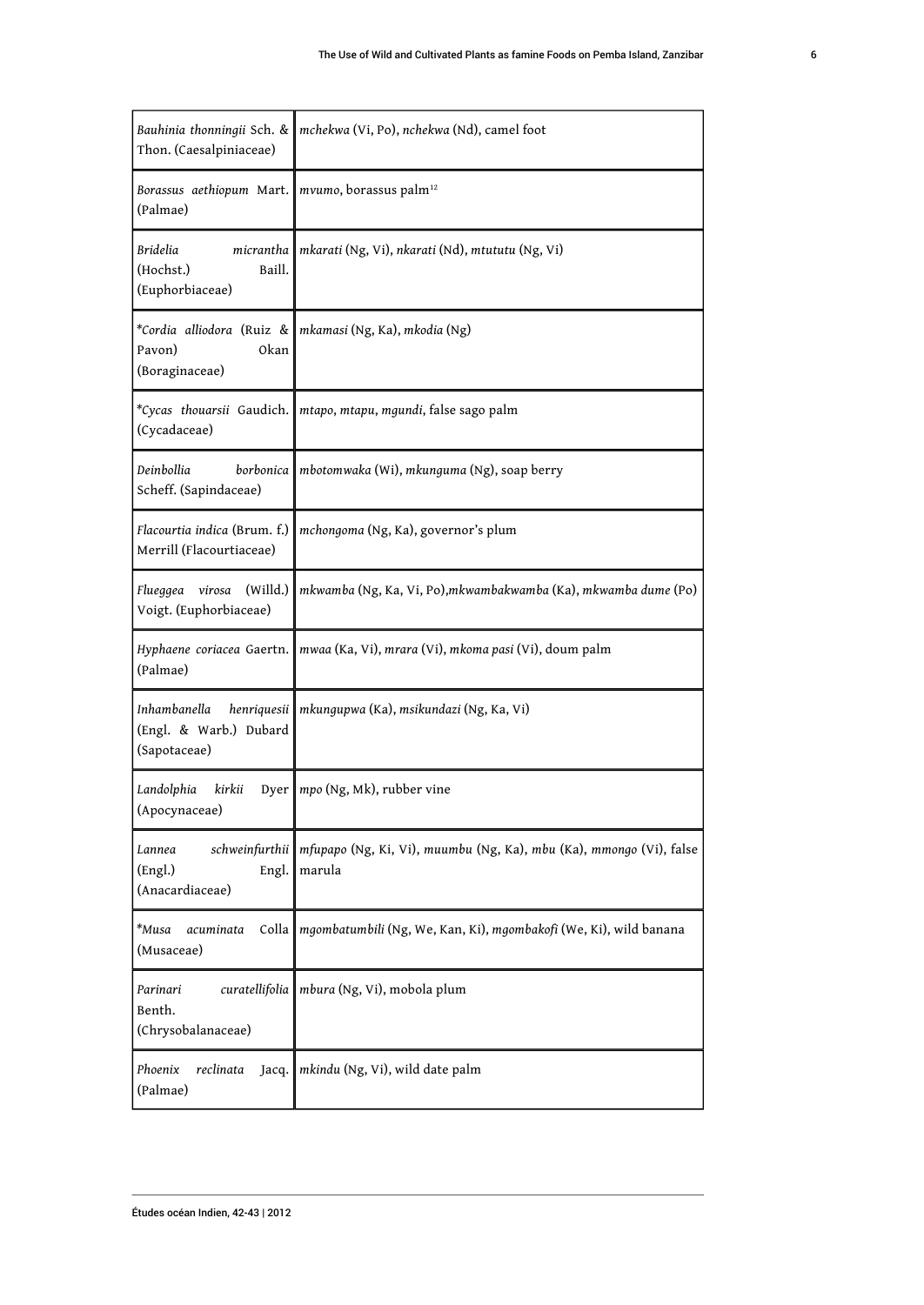| Polysphaeria<br>parvifolia<br>Hiern (Rubiaceae)               | mkanja (Ng, Ka, Vi), nkanja (Po), mganja (Ki), nchakachaka (Nd),<br>nshakashaka (Nd)                       |
|---------------------------------------------------------------|------------------------------------------------------------------------------------------------------------|
| Rawsonia lucida Harv. &<br>Sond. (Flacourtiaceae)             | mpera mwitu (Ng, Vi)                                                                                       |
| Rhus<br>natalensis<br>Krauss<br>(Anacardiaceae)               | mbambi (Ka, Ko, Po), mkichaka (Ki), mkumba (Ng)                                                            |
| (Bojer)<br>Saba comorensis<br>Pichon (Apocynaceae)            | mbungo (Ng)                                                                                                |
| Sclerocarya birrea (A.Rich.)<br>Hochst. (Anacardiaceae)       | mng'ongo (Ka), cider tree, morula                                                                          |
| Sorindeia madagascariensis<br>DC. (Anacardiaceae)             | mkunguma (Ka), nkunguma (Wi), nkunguma nke (Wi), mpilipili (Ng, Vi),<br>mpilipili doria (Ng), mtikiza (Ng) |
| Suregada<br>zanzibarensis<br>Baill. (Euphorbiaceae)           | mdimu msitu (Ng, Ka, V)                                                                                    |
| Synaptolepis kirkii<br>Oliv.<br>(Thymeleaceae)                | mahari ya paka (Po), mfungapaka (Ka)                                                                       |
| Synsepalum<br>brevipes<br>(Baker)<br>T.D.Penn<br>(Sapotaceae) | mchocha (Ng, Vi, Po), mchocha mke (Ng)                                                                     |
| *Syzygium<br>cumini<br>(L.)<br>Skeels (Myrtaceae)             | mzambarau (Ng, Ka, Vi), jambolan, Java plum                                                                |
| *Tamarindus<br>indica<br>L.<br>(Caesalpiniaceae)              | mkwaju (Ng, Ka), tamarind                                                                                  |
| Typhonodorum<br>lindleyanum<br>Schott<br>(Aracaceae)          | mbie (Ng, We, Kan, Ki), mtogonya (Kan,Ki); mtongonya (We),<br>mgombakofi (Kan)                             |
| Uapaca paludosa Aubrév.<br>&<br>Leandri<br>(Euphorbiaceae)    | mchenza mwitu (Ng), mchenza msitu (Ng, Vi)                                                                 |
| <b>Uapaca</b><br>sansibarica<br>Pax<br>(Euphorbiaceae)        | nchenza nsitu (Nd)                                                                                         |
| oliv.<br>Uvaria<br>acuminata<br>(Annonaceae)                  | mchofuo (Ka)                                                                                               |
| kirkii<br>oliv.<br>Uvaria<br>(Annonaceae)                     | nchofuo (Mk, Ko)                                                                                           |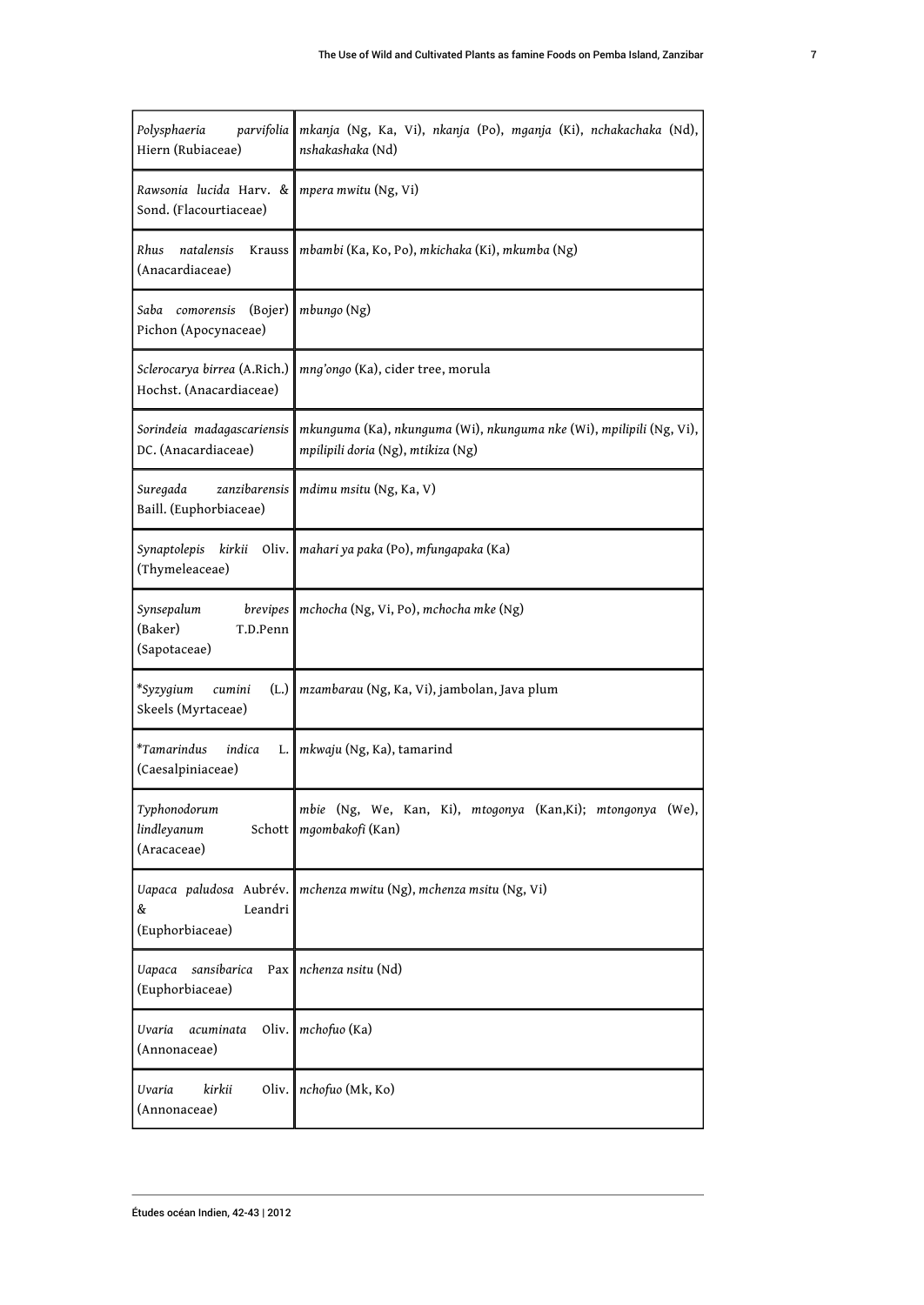| doniana<br>Vitex<br>(Verbenaceae) | Sweet   mfuu (Ng, Vi, Po), black plum                         |
|-----------------------------------|---------------------------------------------------------------|
| (Rhamnaceae)                      | *Ziziphus mauritiana Lam.   nkunazi (Nd), jujube, Indian plum |
| (Rhamnaceae)                      | *Ziziphus mauritiana Lam.   nkunazi (Nd), jujube, Indian plum |

Key: \*= species known or thought to be introduced. Locations in which names have been recorded: Ng= Ngezi; Ki= Ras Kiuyu; Ka= Kangagani; Kan= Kangani; Ki= Kiwani; Ko= Kojani; Mk= Ras Mkumbuu; Nd= Ndagoni; Po= Pondeani; W= Wete.

Sources: Williams (1949); Beentje (1990); Ruffo (1991); Heine and Legère (1995); Harvey (1996); Maundu *et al*. (1999); Ruffo *et al*. (2002); Nahonyo *et al*. (2005); own field notes and interviews with Salim Abdallah Subeit, 19 March and 9 July 1995; personal communication from Ahmad Kipacha, 19 January 2009

17 Most of these plants have fruits that can be eaten raw. However, the fruits of the false sago, *Cycas thouarsii* Gaudich. (Cycadaceae), require more elaborate preparation:

<span id="page-8-0"></span>In Pemba the large fruits, picked when fully ripe, are split and the flesh removed and dried in the sun for about four days, when it becomes as hard as a stone. It is then fermented in a debe (tin) with layers of banana leaves for a week, after which it is cleaned of mould, soaked in water to soften for a further day and then powdered to a flour and used as porridge. Sometimes after more prolonged storage with the banana leaves the flesh is boiled and dressed with coconut juice as a vegetable. (Williams 1949: 222)<sup>[13](#page-18-12)</sup>

18 None of our informants referred to the false sago and its use as food, though it is possible that a more thorough study would fill this gap. The table does not include two wild palms whose fruits can be used to make cooking oil: *mchikichi*, the oil palm, *Elaeis guineensis* Jacq. (Palmae) (Williams 1949:241), and *mwale*, the raffia palm, *Raphia farinifera* (Gaertn.) Hyl. (Palmae) (Williams 1949: 430-431; Ruffo *et al*. 2002: 546-547). The use of the seeds of the wild aroid *Typhonodorum lindleyanum* Schott (Aracaceae) as a famine food is described in the section below on tubers.

#### Leaf and other vegetables

- 19 As well as describing his family's diet of coconuts during the 1971-72 famine, Yusuf Juma from Mtambwe also related how they had spent a lot of time looking for edible leaves and other vegetables. For some people a pot full of cooked greens comprised the daily meal, and Yusuf listed nine kinds of vegetable that were eaten in this way. Most of the greens he named are the leaves and/or shoots of cultivated plants:
	- *kisamvu*, leaves of the cassava plant (*muhogo*), *Manihot esculenta* Crantz (Manihoteae). Williams (1949: 344) recorded that the "young green shoots" are eaten.
	- *mayugwa*, leaves of old and new cocoyam (*majimbi*); taro, *Colocasia esculenta* (L.) Schott (Colocasieae), and tannia, *Xanthosoma sagittifolium* (L.) Schott (Caladieae). These two root crops are not clearly distinguished by name in Swahili, and both have edible leaves (Williams 1949: 207, 487-488; Heine and Legère 1995: 87-88, 91, 143, 271). They both originate from outside of Africa: taro was probably an early introduction from South-east Asia, and tannia is a relatively recent import into the continent from the West Indies (Purseglove 1985: 62, 70; Blench 233-234).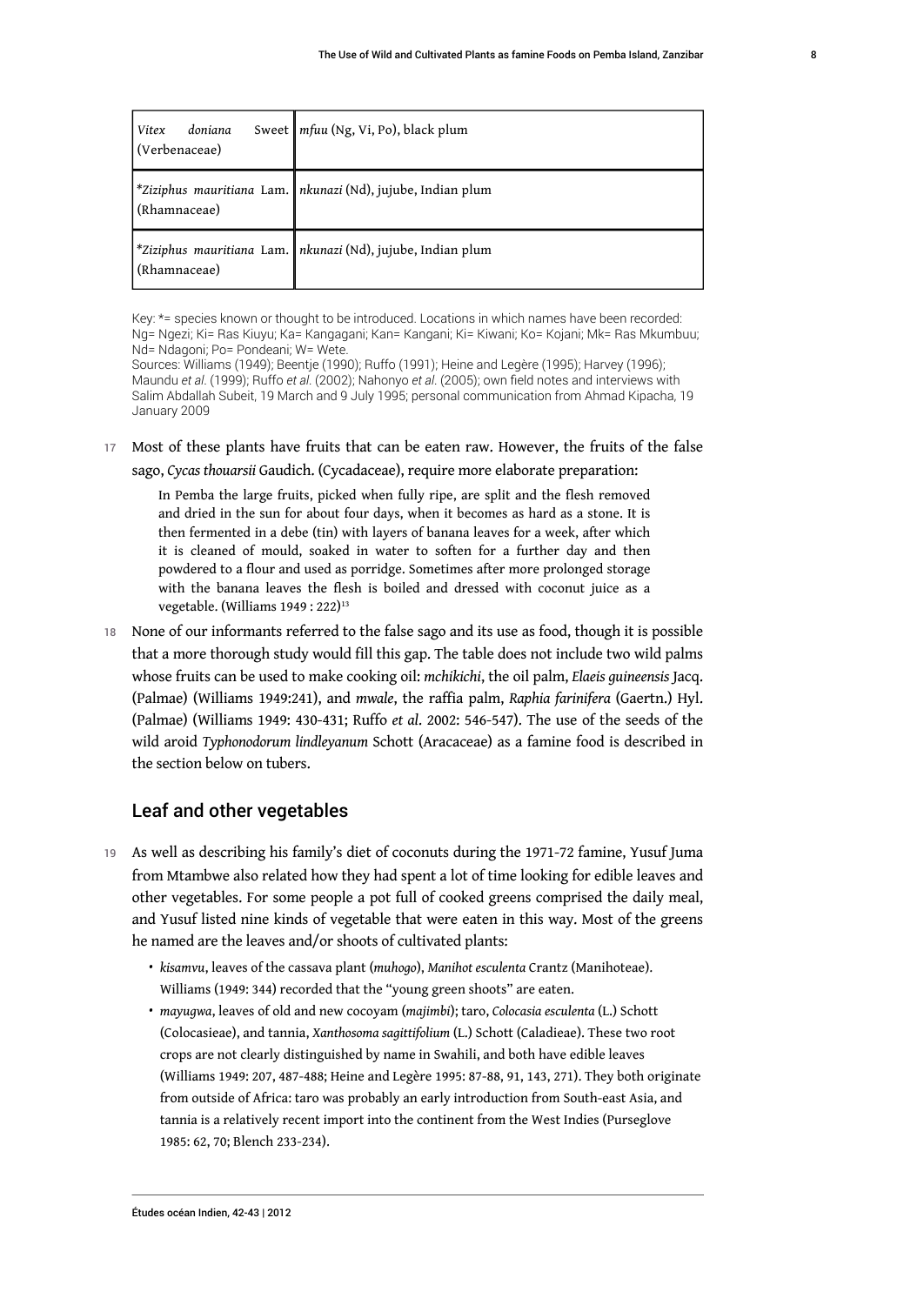- *mboga ya kunde*, young leaves of the cow pea plant (*mkunde*), *Vigna sinensis* (L.) Savi ex Hassk. (Phaseoleae). Williams (1949) did not record the use of the leaves as a spinach.
- *mboga ya makunga*, fruit of the local garden egg (*mkunga*), *Solanum macrocarpon* L. (Solaneae). This plant was not mentioned by Williams (1949); Heine and Legère note that the fruits are normally "used as a spice in gravies" (1995: 169), i.e. for making cooking sauces. The local garden egg is a cultigen of West African origin that is now widely cultivated in the tropics for its fruit (Tindall 1983: 363).
- *mboga ya mtango*, young leaves of the pumpkin (*mtango*), *Cucurbita maxima* Duchesne (Cucurbitaceae). Although *mtango* often refers to *Cucumis* spp. , including the musk melon, *C. melo* L. (Cucurbitaceae), Jamila identified it with *mboga*, the pumpkin or squash gourd (Williams 1949: 220; Heine and Legère 1995: 226). This is a plant of South American origin, the young leaves of which are indeed widely eaten (Tindall 1983: 162-164).
- *mchicha*, according to Williams (1949: 118-119, 289) the leaves (and plant) of *Cleome gynandra*  L. (Cleomaceae) and various *Amaranthus* spp. (Amaranthaceae) which are both cultivated in home gardens and found as weeds of cultivation. *C. gynandra*, bastard mustard, is widely distributed in the tropics and a common spinach on the Kenya coast (Maundu *et al*. 1999: 90-91). It is sometimes referred to in Zanzibar as *mchicha wa kawaida*, "ordinary *mchicha*", to distinguish it from the amaranths. One of the most distinctive and widespread of the latter is the prickly amaranth, *A. spinosus* L. (Ruffo et al 2002: 114-115), appropriately known as *mchicha mwiba*, the "spiny *mchicha*" (Heine and Legère 1995: 112-113). The names *nchicha wa kizungu*, "European spinach", and *nchicha wa Pemba*, "Pemba spinach", have been recorded in Ndagoni but not identified (Heine and Legère 1995: 278).
- *mtoriro*, leaves of the sweet potato (*kiazi kitamu*), *Ipomoea batatas* (L.) Lam. (Ipomoeeae). According to Williams (1949: 308), it is the "young green shoots of certain varieties" that are used as spinach.
- 20 The remainder are the leaves of wild plants:
	- *kikwayakwaya*, leaves (and plant) of *Stachytarpheta* spp. (Verbenaceae), said by Yusuf Juma to be common in the rice valleys. Williams remarked that two species were used as spinach on Pemba, *S. jamaicensis* (L.) Vahl and *S. indica* (L.) Vahl, describing them as "troublesome weeds of gardens and plantations" (1949: 453). Ruffo *et al*. (2002: 610) only discuss the first of these, a West Indian plant that is naturalised in many parts of Africa, Asia, Australia and Oceania.
	- *mchunga*, leaves (and plant) known for their bitterness and so also used (as Yusuf Juma added) as medicine to treat diabetes (*sukari*). The name *mchunga* has a number of different botanical referents in Zanzibar and on the mainland, including *Launaea cornuta* (Hochst. Ex Oliv. & Hiern) C. Jeffrey (Cichorieae) and *Sonchus* spp. (Cichorieae). In Ndagoni in the west of Pemba *nchunga* has been identified as referring to *Sonchus exauricalatus* O. Hoffm. (Heine and Legère 1995: 118, 279). Among the Mijikenda of coastal Kenya the cognate name *mutsunga*  refers primarily to *L. cornuta* (Maundu *et al*. 1999: 168).
- 21 In March 1995 ZCCFSP researchers working with farmers in Daya on the Mtambwe peninsula elicited the following list of leaf vegetables that are gathered by women: *kisamvu*, *mayugwa*, *mchicha*, *mtoriro*, *mchunga*, *mkwayakwaya* and *msambale* (Walsh 1995c: 27). This list is strikingly similar to the one given by Yusuf Juma, who hailed from the same area in the west of Pemba and the heart of the plantation zone. The last two wild plants on the Daya list were said to be eaten only in times of famine. *Mkwayakwaya* is the same as *kikwayakwaya*, *Stachytarpheta* spp. , included in Yusuf's list (see above). *Msambale*  is the herb *Lobelia fervens* Thunb. subsp. *Fervens* (Campanulaceae), the tender leaves and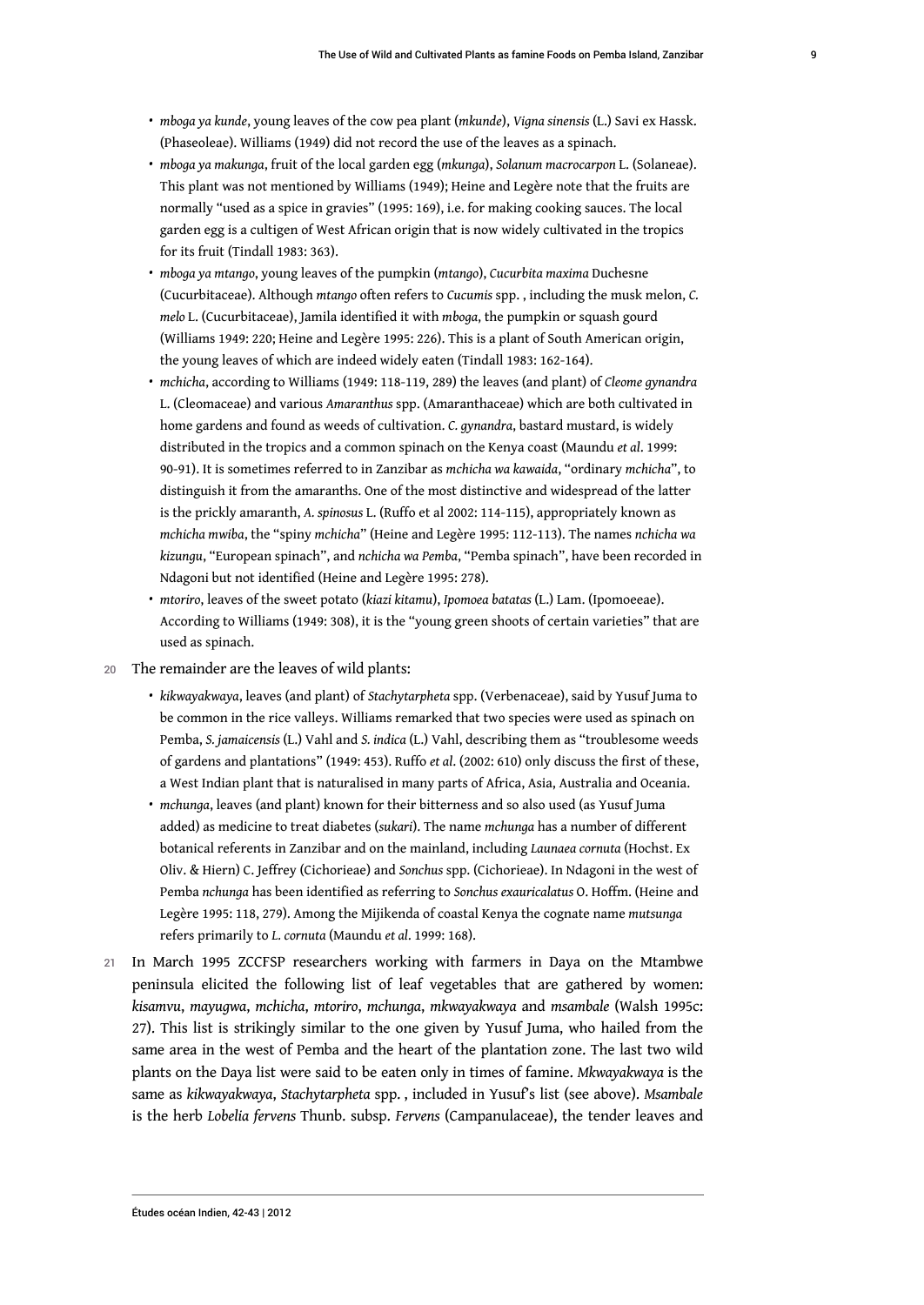stems of which are cooked and eaten (Williams 1949: 332-333; Ruffo *et al*. 2002: 432-433); it is also referred to by name in Sheikh Salim bin Mandhiri's poem *Njaa* (Whiteley 1958: 28).

22 The literature adds little to these two overlapping lists: Williams (1949: 40) provides a short list of wild species eaten in Zanzibar but does not specify whether Pemba is included. Very little research has been undertaken on the smaller plants of Pemba and their ethnobotany. Current knowledge suggests that cultivated plants are a much more important source of leaf and other vegetables than wild species, in times of relative plenty as well as during food shortages.

#### Tubers

- 23 Cassava is the most important of the root crops grown on Pemba; others including the greater yam (*Dioscorea alata* L. (Dioscoreaceae)), taro, and tannia are much less important. Cassava is known for its hardiness, and during the second world war the British colonial authorities in Zanzibar made it compulsory for farmers to cultivate more (Williams 1949: 343-344), and it is now one of Pemba's principal staples (Koenders 1992: 20). During and after the 1971-72 famine farmers themselves strove to increase and diversify food and especially tuber production. One of the consequences of this was a significant expansion of sweet potato cultivation in the far northwest of the island; another was the development of turmeric (*Curcuma domestica* Valeton (Zingiberaceae)) growing in the south-east (Walsh 1995b).
- 24 Despite their relative resistance to drought, cassava and other root crops are still vulnerable to extreme conditions. Mwamize Juma described how one of her household's two plots of cassava in Chwale had failed in 1971-72. Food was in such short supply that many people resorted to saving the cassava peelings that they would otherwise have thrown away. Hamad Bakari,[14](#page-18-13) who was then living in Wingwi, described how these were prepared:

<span id="page-10-0"></span>Once you've finished peeling the cassava take the peel and remove the thin outer skin which is usually black or brown in colour. When you've taken this off the clean inner skin remains - take this, wash it and then spread it out to dry – and when it's dry pound it using a mortar and sift it until you've got flour. This flour is then used to make porridge (uji) or meal (ugali) as food for the family. We call it "stiri hali" [literally "conceal the state of things", i.e. a temporary expedient], meaning that you have to eat it to stay alive.

- 25 A similar description was given by Rabia Salim in Limbani, although she recalled washing and drying the peelings before removing the dark outer skin. But there was still not enough cassava to go round, and islanders turned instead to the collection and preparation of wild tubers.
- <sup>26</sup>Informants recalled the use of three species during the famine. One of these was *ndiga*, the bitter (or cluster, or three-leaved) yam, *Dioscorea dumetorum* (Kunth) Pax (Dioscoreaceae). Williams described this as a "climbing wild yam with prickly stems, found growing in high bush", and remarked that the "tubers which are fairly palatable are collected and eaten particularly in times of food shortage" (1949: 233). This yam is widely known as a famine food in East Africa, and is cultivated in some parts of West Africa (Maundu *et al*. 1999: 118; Ruffo *et al*. 2002: 260-261; Blench 2006: 226-228). Hamad Bakari gave the following account of how to prepare it:

Dig up the plant until you obtain the tuber, which isn't very different from that of kiazi kikuu, the greater yam [Dioscorea alata]. When you've got the tuber peel it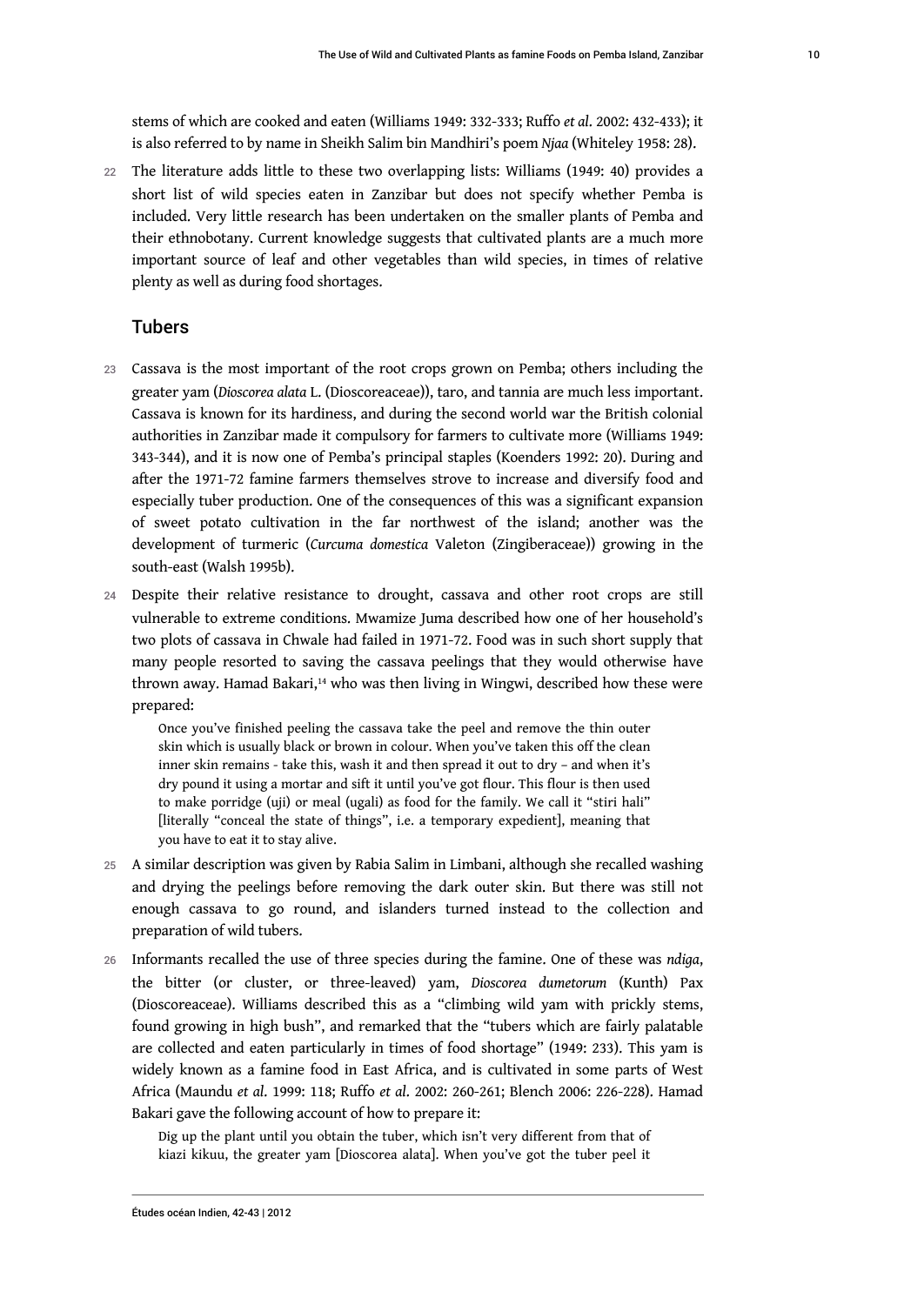and then cut it into small pieces and wash it. After that make a carrying basket (pakacha), just as you do when preparing bie [Typhonodorum lindleyanum]. When the basket is ready put the pieces of ndiga inside it and take them to soak in plenty of water, in a stream or pond, or even better the sea. In fact a lot of people who live near the sea prepare this food even when there's no famine. The main reason for this is that if you soak this tuber in the sea it purifies it more quickly and also the taste is better than if you use fresh water like that from a stream. After removing the slices of tuber from the water take it home, boil some more water and wash it again. Then you can do whatever you want with it, drying it to make flour for porridge or meal, or cooking it with grated coconut and eating it like that.

- 27 This elaborate preparation is necessary: elsewhere in Tanzania the tuber is reported to have caused vomiting and death when eaten raw (Verdcourt and Trump 1969: 193; Maundu *et al*. 1999: 118).
- <sup>28</sup>Another species used was *(m)chochoni*, the wild yam, *Dioscorea sansibarensis* Pax (Dioscoreaceae), described as "a herb climbing up to 25 m high on other trees" (Ruffo *et al* . 2002: 267). According to Williams in Zanzibar it is found "growing chiefly in forest areas". He continues:

The tuber is reported to be poisonous unless properly treated and is normally only used in times of food shortage. In Zanzibar it is cut into small pieces and boiled for some time and then washed in cold water. This process is repeated several times after which it is cooked in coconut juice. In Pemba it is treated differently, the cut slices being buried in soil or on the seashore and left for 3 to 4 days after which they are dug up and washed thoroughly, then spread in the sun to dry. The dried slices are pounded into flour and used as porridge. (Williams 1949: 233)<sup>[15](#page-19-0)</sup>

Bi Halima, from Kinazini in the Micheweni area, recalled a quicker version of essentially the same process:

<span id="page-11-1"></span><span id="page-11-0"></span>When you dig up the plant you'll find tubers similar to Irish potatoes: gather them up until you've got a lot of them together. Then peel them, removing the outer skin, and cut them into pieces and wash them thoroughly, taking them to a stream, pond or the sea to do so. Salt water is best. Soak them there for a whole day, and on the following day or even in the evening you can go and take them out. Then wash them again and cook them, and they'll then be ready to eat.

- 29 Again this is a very poisonous plant and eating unprepared tubers can result in vomiting, coma, and death (Verdcourt and Trump 1969: 196). Its use as a famine food in 1971-72 was also described by Salim Abdallah Subeit<sup>[16](#page-19-1)</sup> from Vitongoji, adding that the best time of year to harvest it is before the *masika* rains, when the plant has dried above ground. More recently consumption of *chochoni* has been referred to in newspaper articles about famine on the Micheweni peninsula. In both October 2006 and March 2008 different District Commissioners in Micheweni are said to have denied press reports of famine in the area, claiming instead that villagers were choosing to eat *chochoni* tubers because of the local belief that their consumption increases male potency (*nguvu za kiume*). In response reporters mocked the administrators' characterisation of *chochoni* as a kind of "traditional viagra (*viagra asilia*)", countering with detailed descriptions of the harsh conditions that had led starving people to resort to eat these dangerously toxic wild yams (Anonymous 2006; Samwel 2006; Said 2008; Salim 2008).
- <sup>30</sup>Whereas both species of *Dioscorea* discussed above are also present in mainland East Africa, the third tuber that informants described is found in Zanzibar and other islands in the western Indian Ocean but not on the African continent. This is the wild aroid, *Typhonodorum lindleyanum*, called *mbi(y)e* and *mto(n)gonya* on Pemba and *mgombakofi* on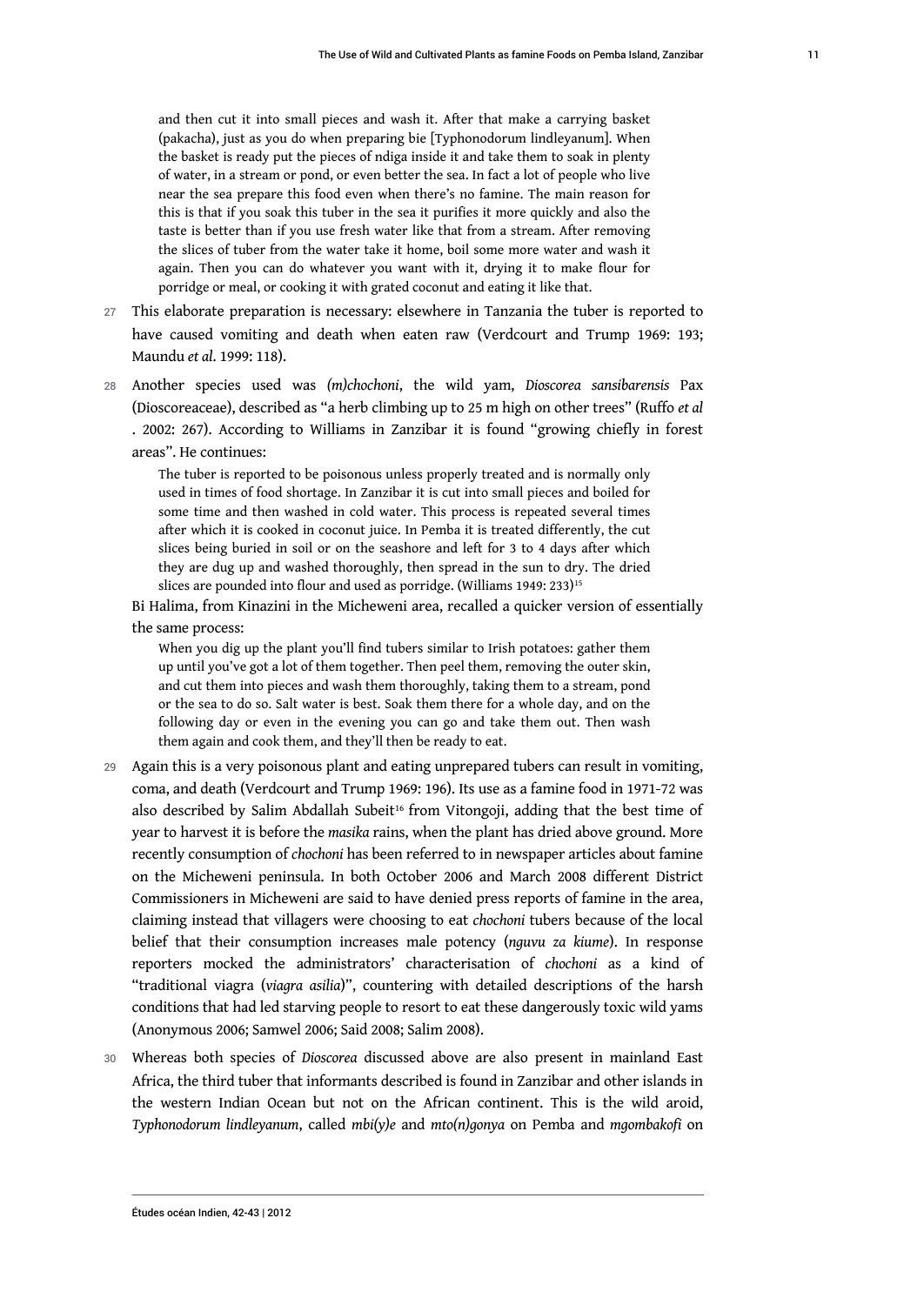Unguja island and parts of south-east Pemba settled by Tumbatu dialect speakers from northern Unguja.[17](#page-19-2) Williams described it as follows:

<span id="page-12-0"></span>A giant aroid with a banana-like stem 4 to 6 feet high, and very large arrow-shaped leaves. It occurs as a pure stand in undeveloped freshwater swamps in Zanzibar [Unguja] and Pemba, and its eradication is no easy matter. The leaves are as much as 3 feet long; the flower spathes white, bending over in fruit to form a large cluster of many brown, flattish seeds about 1 inch diameter. The seeds and roots are a common article of food, particularly during periods of food shortage. The former are prepared for cooking by rubbing with wood ashes to remove certain toxic matter. After boiling the seeds for 15 to 20 minutes, the water, which has become darkly coloured, is poured off, and the seeds washed in fresh water and boiled again. This process is repeated twice more, after which they are soft and free from toxic matter. They are then finally prepared for eating by boiling in coconut juice. The rootstock is prepared by peeling, cutting into small pieces, washing, and drying in the sun, or preferably by boiling the sliced pieces until they are soft, and then drying in the sun. After drying, they may be stored indefinitely, and pounded into flour as required.

The flour is used by putting into boiling water and preparing as a thick paste "Ugali". Ugali prepared from flour of Mgombakofi is rather insipid and causes an itching sensation in the throat. (1949: 478-479)

31 Williams' notes on the preparation of the seeds and root were probably recorded on Unguja. Recalling the use of the aroid on Pemba during the 1971-72 famine, Mwamize Juma from Kiwani gave Jamila a much more detailed account. First she described the difficulty of obtaining the tuber, called *bie*:

A strong healthy man is needed to dig up the tuber, which isn't easy for a woman to do. When they've finished digging up bie a lot of men have bad backs or even chest pains. Every morning men went down to the fields to do this work – and you'd hear them say that when they dug and withdrew their hoes they'd detect a sound coming from the tubers. This was the plant asking them "Are you married?", in other words warning that after digging bie during the day you shouldn't try to make love with your wife at night. And if you're not married don't bother right now, because you won't be able to do anything with your bride!

Then she described the preparation of the tuber:

Once you've got the tuber peel it like cocoyam, cut it into small pieces and wash them. After that make a pakacha or basket of palm leaflets, and put the sliced and washed bie inside it. Then go down to a stream and take a strong stake and drive it through the basket so that it sticks out of the other side. Wade into the water and bury the stake until you're certain that however strong the current it won't wash the basket away. Make sure too that a good length of the stake is visible above the water. When you've done this go home and wait for two or more days – this isn't a food that can be prepared and eaten in a single day. Then go back to the stream and you'll find that the bie has become less active – all that time it will have been frothing as if it was soap. When there's no more of this froth you'll know that the tuber has been purified and its poison leached out.

Warning: cooking the tuber without following these steps can result in intoxication, diarrhoea, severe vomiting, and possibly instant death.

How to cook the tuber: boil it in water, and when it's cooked pour all the water away and wash it in cold water. Then add coconut milk and boil it again with coconut and salt, and when all of the water has gone take it off the fire. It's now ready to eat. If all the poison in the tuber has been leached out then you can eat it without any problem. But if just a little of the plant's poison remains then you're likely to become very drunk, have diarrhoea and vomit, and perhaps even lose your life. A lot of people fell ill while others felt as though their throats were being pierced by thorns when they ate the tuber.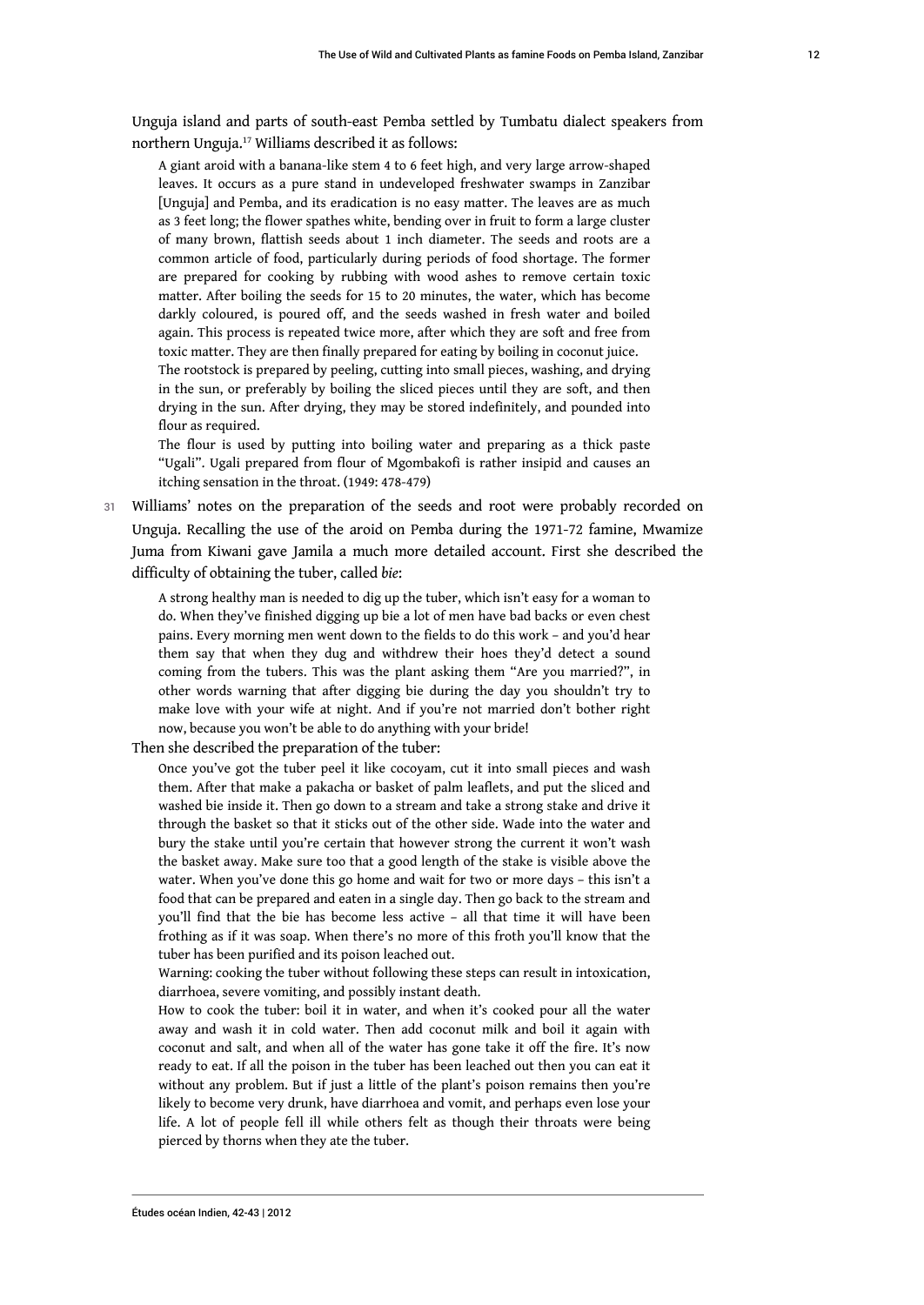Nonetheless they had to eat it in order to stay alive.

The tuber was also made into porridge.

How to prepare bie porridge: after taking your basket out of the stream take some pieces of bie and cut them into very thin slices, place them on a tray, and then put them out to dry in the sun. After two days or so the slices will have dried – especially at this time of year when the sun is very hot. When they're dry then pound them (this is usually very easy to do) and sift with a sieve until no more flour can be extracted. Finally, when you've obtained this flour, you can make porridge.

Finally Bi Mwamize described the seeds, *tongonya*, and how to prepare them:

On top of the plant there's a kind of fruit – I don't know if that's the right name for it – which emerges from between its leaves, and grows like the inflorescence and bud of a banana. The fruit and spadix grow very quickly, and after two or three days it bends over and droops onto the plant itself. Depending on the condition of the plant and whether it has grown well, then it might have more than one inflorescence, in other words you can find a single plant with two or three of these fruits.

How to prepare tongonya: inside the fruit, if you split or cut it open, you'll find seeds that look like kidney beans, though the latter are smaller in size. The seeds are round in shape, a little broader than beans, and brown on the outside. Inside they are white in colour, and this is the part that's eaten. First cut the fruit and take out all of the seeds: seven or eight fruits can supply enough seeds to feed two or three people, depending on the size of your family. When you've collected the seeds remove the seed coats from them one by one – this is quite a big job and it might take you four or five hours to do it. Then take some ash – the usual kind that remains after burning firewood […] – and put it into a bowl with the seeds. Rub them together vigorously for an hour so before washing the seeds thoroughly in water. When you've done this people say that the poison has gone. Afterwards boil the seeds in a good quantity of water until they're cooked, and then pour the water away and wash them in cold water. Strain them with coconut milk, add salt, and cook until the milk is dry, and then they're ready to eat. To sum up: this isn't a particularly desirable food, but is eaten to stay alive. The seeds don't have a nice taste and however you cook them don't taste like cow peas or kidney beans, but more like cassava that has over-matured.

- <sup>32</sup>Salim Abdallah Subeit, from Vitongoji, also described the use of the tubers and seeds of *T. lindleyanum* during the 1971-72 famine, recalling them being eaten with *dagaa*, small fry. As Bi Mwamize made clear, both the tubers and seeds require careful preparation to avoid poisoning, and these are not foods that people would normally seek out.
- 33 Informants did not mention other edible wild tubers in their accounts. East African arrowroot (*Tacca leontopetaloides* (L.) Kuntze (Dioscoreaceae)), *uwanga jike* in Swahili, grows wild in Zanzibar as well as on the mainland (Ruffo *et al*. 2002: 642-643). Williams does not state whether the following description refers to Unguja, Pemba, or both islands:

The local method of preparing it is to dig the tubers when the plants are without leaves, reduce them to a state of pulp by grating on rough stones, then wash and strain the pulp in a piece of cloth; the water with the starch is collected and allowed to settle, after which the water is poured off. More water is added and the process repeated several times, the starch is then dried and ready for use. It is prepared either by simply parching in a pan, by adding water and heating when it forms a kind of tapioca, also as porridge (boko boko). The tubers are acrid, and inedible unless treated in this way. (1949: 459-460; cf. Sacleux 1930: 1016)

34 Water lilies are a common sight on the ponds of eastern Pemba and also have edible tubers. The tubers of the white lotus, *Nymphaea lotus* L. (Nymphaeaceae), and the blue lotus, *N. nouchali* Burm.f. var. *caerulea* (Nymphaeaceae), both called *myungiyungi* in Swahili, are eaten by some people in Kenya and mainland Tanzania (Maundu *et al*. 1999: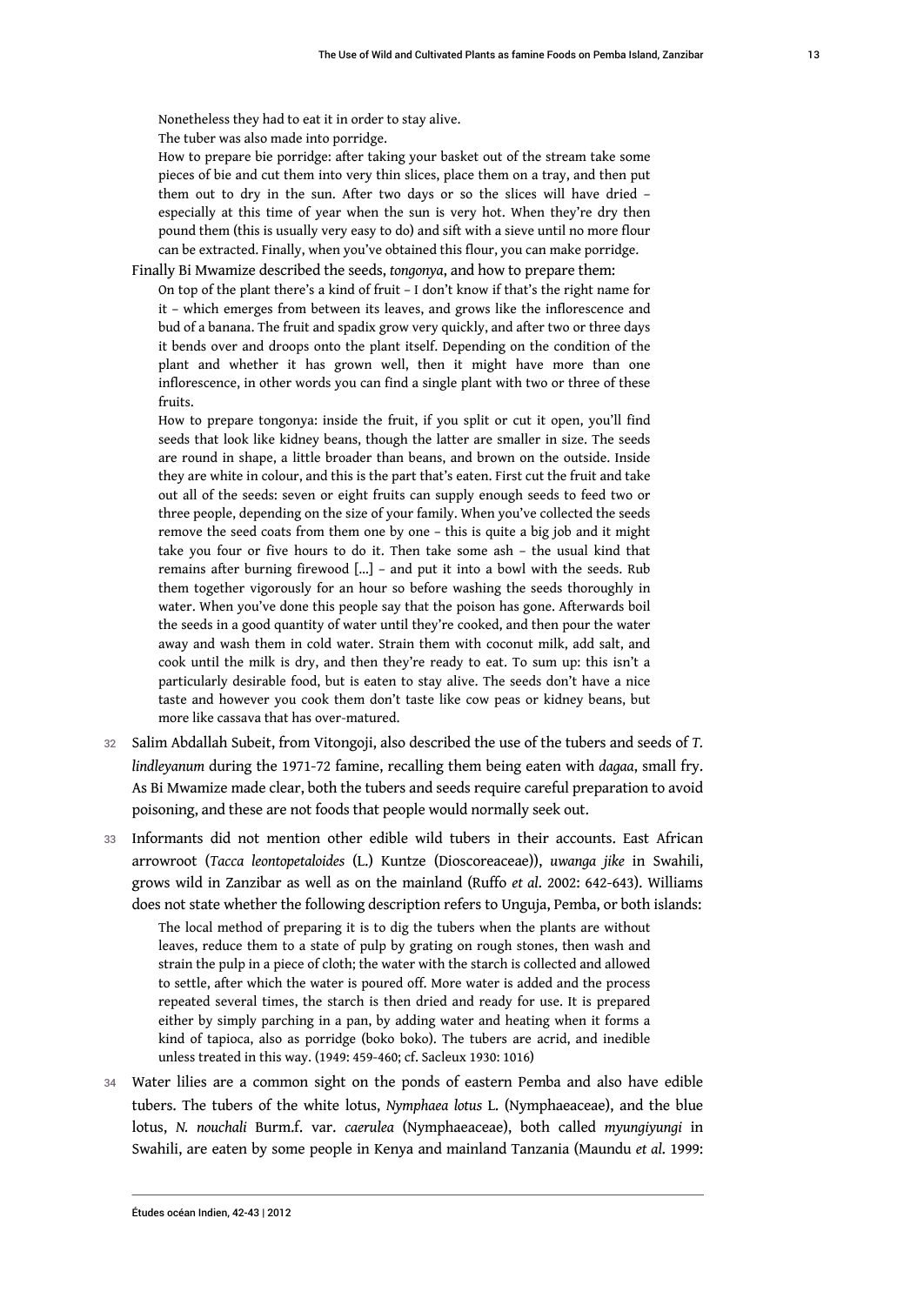183; Ruffo *et al*. 2002: 478-479). Williams only refers to their use in Zanzibar as an ingredient in local medicinal preparations (1949: 382).

## Discussion: ethnobotany and history

- 35 Recollections of the 1971-72 famine on Pemba make it clear that people were forced to eat whatever food they could obtain, regardless of its usual role in the local diet. Cultivated plants were an important source of famine food: cassava, coconuts, mangoes, and different kinds of greens included. Some of these plants were used or prepared in ways that they were not normally, for example cassava peelings, immature coconuts, and unripe mangoes. All of them were eaten as a main dish, often without accompaniment and as the only significant meal of the day. Islanders' access to a range of cultivated plant resources during the famine reflects a long history of agricultural development and crop introductions. A remarkable variety of cultigens and cultivars is grown on the East African coast, and Pemba is no exception, despite having become over-reliant on cloves in the 19th century and no longer self-sufficient in food production.
- 36 Although many species of wild fruit are available on the island, and many known to be picked and eaten by both children and adults, they did not feature in the accounts that we recorded, perhaps because they were more likely to provide occasional snacks than regular meals. Most if not all of the greens that people remembered eating were ordinary items of food rather than wild plants that were only resorted to in times of food shortage. Daya farmers' categorisation of *Stacytarpheta* spp. and *Lobelia fervens* as famine foods does not mean that this is everywhere or has always been the case, and Williams (1949: 333, 453) certainly did not characterise their use in this way. This kind of categorisation, however, does suggest that some species are more likely to be eaten during emergencies, and it is perhaps more helpful to think of a sliding scale of preferences rather than a sharp distinction between foods only used in one context or the other (cf. Fleuret 1979: 87; 1986: 225-226). The distinction between wild and cultivated species is equally fuzzy in some cases, and there are clearly some plants which are both.
- <span id="page-14-0"></span>37 The wild tubers resorted to by Pembans in 1971-72 and during more recent food shortages are more often than not used as famine foods, though there are also exceptions to this.[18](#page-19-3) Elsewhere in the region there are foragers and forager-farmers who make more regular use of wild species, for example the Hadza of northern Tanzania (Vincent 1985) and the Mikea of south-eastern Madagascar (Stiles 1998). *Dioscorea dumetorum* and *D. sansibarensis* are widely used as famine foods by farmers in East Africa (Maundu *et al*. 1999: 118; Ruffo et al. 2002: 260-267), and it is likely that the first agricultural settlers of Pemba brought knowledge of these yams with them from the mainland. Indeed the local Swahili name for *D. sansibarensis*, *ndiga*, is cognate with the name used for *D. dumetorum* and related species in many languages in eastern Kenya and Tanzania. Similar methods of preparation are described throughout this area.
- <sup>38</sup>The use of the seeds and tubers of *Typhonodorum lindleyanum* is intriguing, given that this wild aroid is only found on other islands in the western Indian Ocean, including Madagascar. Did the early inhabitants of Zanzibar learn how to use this plant themselves, and did they or others then carry this knowledge to other islands? Or were they taught by visitors from across the Indian Ocean? The Pemban name for the tuber, *bie*, is possibly derived from the same Austronesian source as the Malagasy name, *vì(h)a* (cf. Beaujard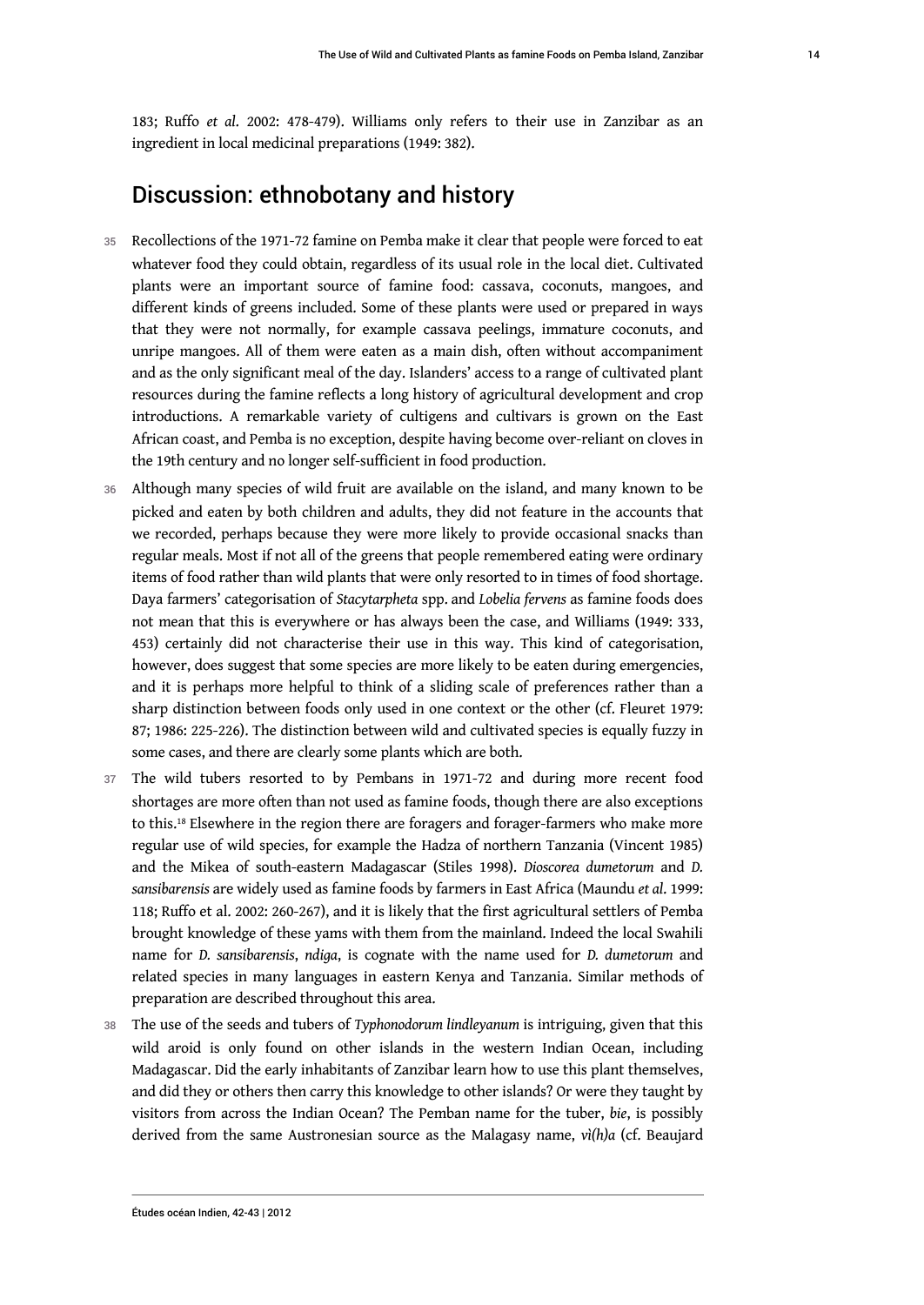1998: 839). We know that Austronesians probably brought bananas, taro and other crops to East Africa, and one explanation for the presence of the wild banana (*Musa acuminata*) on Pemba is that it was introduced as part of the same package (De Langhe and de Maret 1999: 379). We also know that some animal and plant species must have been carried from Africa to Madagascar (Blench 2007; Walsh 2007). One of these is the false cardamom, *Aframomum angustifolium*, whose Malagasy name, *longòza* (Beaujard 1998: 478-479), is of Bantu origin and probably cognate with the old name of Unguja (< \**lunguja*).

## Conclusion: the need for further research

39 The use of wild and cultivated plants on Pemba as famine foods has evidently evolved in tandem with changes in subsistence strategies and farming systems. Islanders' vulnerability to famine and food shortages has also changed with major shifts in the political economy of agricultural production and exchange, and the economic circumstances and political decisions which led to the famine of 1971-72 illustrate this. The accounts of the famine that we recorded in 1994-96 provide no more than a snapshot of responses to the severe food shortages that occurred at that time. Systematic research is needed to answer the many questions that this raises about the past and present use of plants as famine foods, and about the role that food shortages have played in the history of Pemba and the East African coast and islands. Our knowledge of the botany and ethnobotany of Pemba and other places in the region is very uneven, and there is an urgent need for data to be recorded and published before some of it is lost. The recurrent food shortages in the north-east of Pemba remind us that local knowledge of plants and plant foods can be vital to people's health and survival. And the claims and counterclaims that have been made about the situation in Micheweni suggest that the political conflicts and myopia that have fuelled food shortages on "The Green Island" are not going to disappear anytime soon.

#### BIBLIOGRAPHY

ADIE J. J., 1952 [1949] "Bull-fighting in Pemba", in: *A Guide to Zanzibar*. Zanzibar: Government Printer, pp. 106-113.

ANONYMOUS 2006 "Waliodai Pemba hakuna njaa wawajibishwe" ["Those who claim that there is no famine on Pemba should be held to account"], *Habari Tanzania*, 19 September 2006. Online at [http://www.habaritanzania.com/articles/1044/1/Waliodai-Pembahakuna-njaa-wawajibishwe.](http://www.habaritanzania.com/articles/1044/1/Waliodai-Pembahakuna-njaa-wawajibishwe)

BADER Z. K. M. J., 1984 *The Social Conditions and Consequences of the 1964 Land Reform in Zanzibar*. Unpublished Ph.D. dissertation, Birkbeck College, University of London.

BAKARI M. A., 2001 *The Democratisation Process in Zanzibar: A Retarded Transition*. Hamburg : Institut für Afrika-Kunde.

BEAUJARD P., 1998 *Dictionnaire Malgache (dialectal) – Français : Dialecte Tañala, Sud-Est de Madagascar, avec recherches étymologiques.* Paris: L'Harmattan.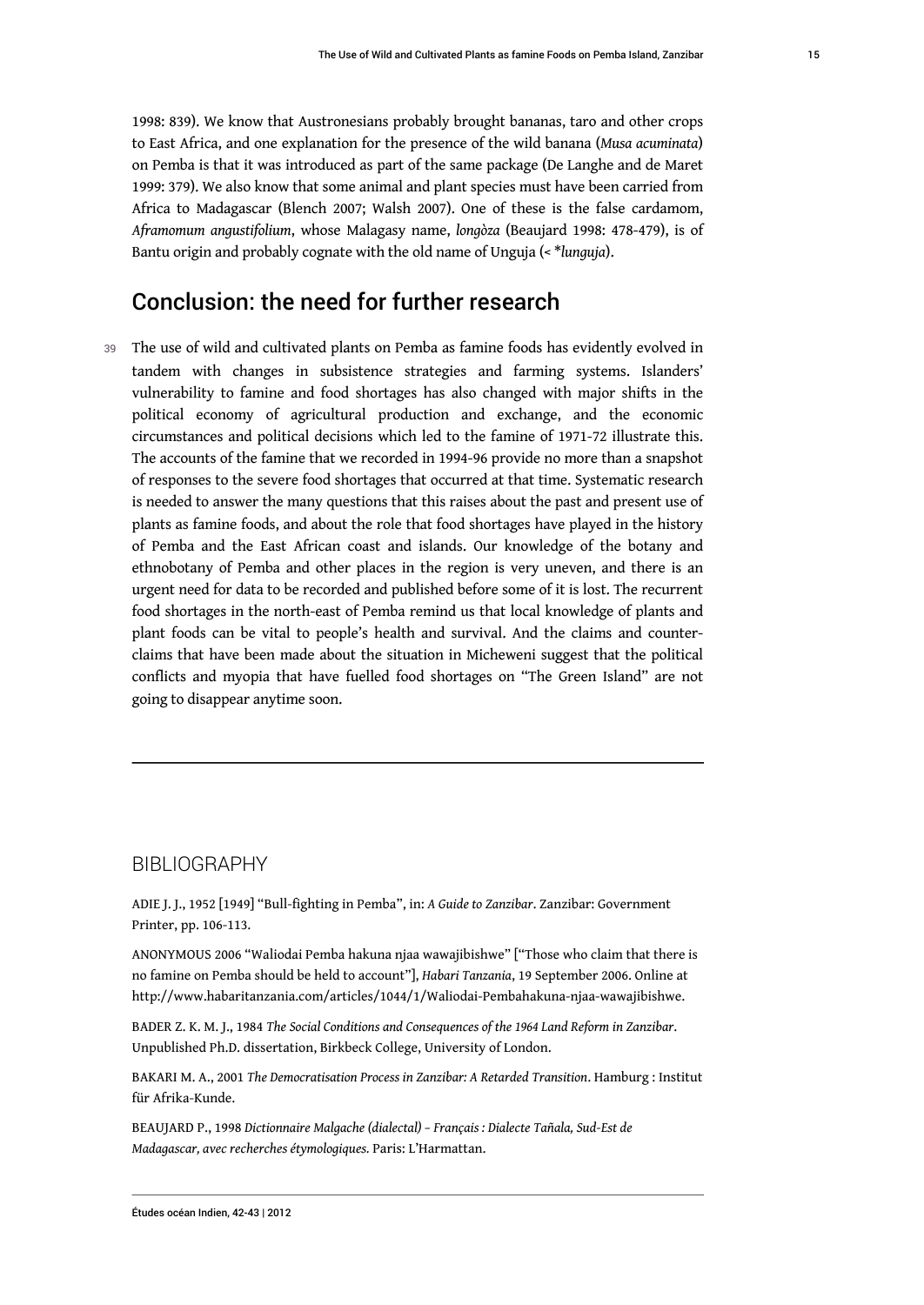BEENTJE H. J., 1990 *Botanical Assessment of Ngezi Forest, Pemba*. Helsinki: Forestry Department, Zanzibar, FINNIDA and Finnish National Board of Forestry.

BLENCH R., 2006 *Archaeology, Language, and the African Past.* Lanham: Altamira Press.

BLENCH R., 2007. "New palaeozoogeographical evidence for the settlement of Africa", *Azania*, 42, pp. 69-82.

BOWLES B. D., 1991 "The struggle for independence 1946-1963", in: A. Sheriff & E. Ferguson (eds.) *Zanzibar Under Colonial Rule*. London: James Currey, pp. 79-106.

CAMERON G., 2002 *Protest and Co-operation in Post-Revolutionary Zanzibar*. Unpublished Ph.D. dissertation, School of Oriental and African Studies, University of London.

CAPLAN P., 1994 *Feasts, Fasts, Famine: Food for Thought.* Oxford and Providence: Berg.

CLAYTON A., 1981 The Zanzibar Revolution and its Aftermath. London: C. Hurst & Co.

COHN G. M., 1986 *Diversification of the Monocrop Economy: The Political Economy of Pemba.*  Unpublished M.A. dissertation, University of Dar es Salaam.

DE LANGHE E. & DE MARET P., 1999 "Tracking the banana: its significance in early agriculture", in: C. Gosden & J. Hather (eds.) *The Prehistory of Food: Appetites for Change*. London: Routledge, pp. 369-386.

FLEURET A., 1979 "The role of wild foliage plants in the diet: a case study from Lushoto, Tanzania", *Ecology of Food and Nutrition*, 8 (2), pp. 87-93.

FLEURET A., 1986 "Indigenous responses to drought in sub-Saharan Africa", *Disasters*, 10 (3), pp. 224-229.

GHASSANY M., 2003 "Kheri ya Ruhani kuliko Subiani" ["Better Ruhani (a helpful spirit) than Subiani (a malevolent one)"], *Dira* (Zanzibar), 26 (30 May – 5 June), p. 4.

GOLDMAN H. V., 1996 *A Comparative Study of Swahili in Two Rural Communities in Pemba, Zanzibar, Tanzania*. Unpublished Ph.D. dissertation, New York University.

GRAY J., 1956 *Report on the Inquiry into Claims to Certain Land at or near Ngezi, Vitongoji, in the Mudiria of Chake Chake, in the District of Pemba*. Zanzibar: Government Printer.

GRAY J., 1962 *History of Zanzibar from the Middle Ages to 1856*. London: Oxford University Press.

GRAY J., 1980 "Bull-baiting in Pemba", *Azania*, 15, pp. 121-132.

HARVEY S. P., 1996 *Agroforestry Opportunities on the Coral Rag of Pemba: Principal Findings of a Study of Kangagani and an Ethnobotanical Asessment of the Forests of Ras Kiuyu and Msitu Mkuu* (Working Paper No. WP 96/37). Zanzibar: Zanzibar Cash Crops Farming Systems Project, Ministry of Agriculture, Livestock and Natural Resources.

HEINE B., LEGÈRE K., 1995 *Swahili Plants: An Ethnobotanical Survey.* Köln: Rüdiger Köppe Verlag.

HORTON M., MIDDLETON J., 2000 *The Swahili: The Social Landscape of a Mercantile Society.* Oxford: Blackwell Publishers.

INGRAMS W. H., 1931 *Zanzibar: Its History and People*. London: H. F. & G. Witherby.

KOENDERS L., 1992 *Agriculture in Pemba, Facts and Figures*. Unpublished report.

MAUNDU P., NGUGI, G. W. & KABUYE, C. H. S., 1999 *Traditional Food Plants of Kenya*. Nairobi: Kenya Resource Centre for Indigenous Knowledge, National Museums of Kenya.

MIDDLETON J., 1961 *Land Tenure in Zanzibar*. London: Her Majesty's Stationery Office.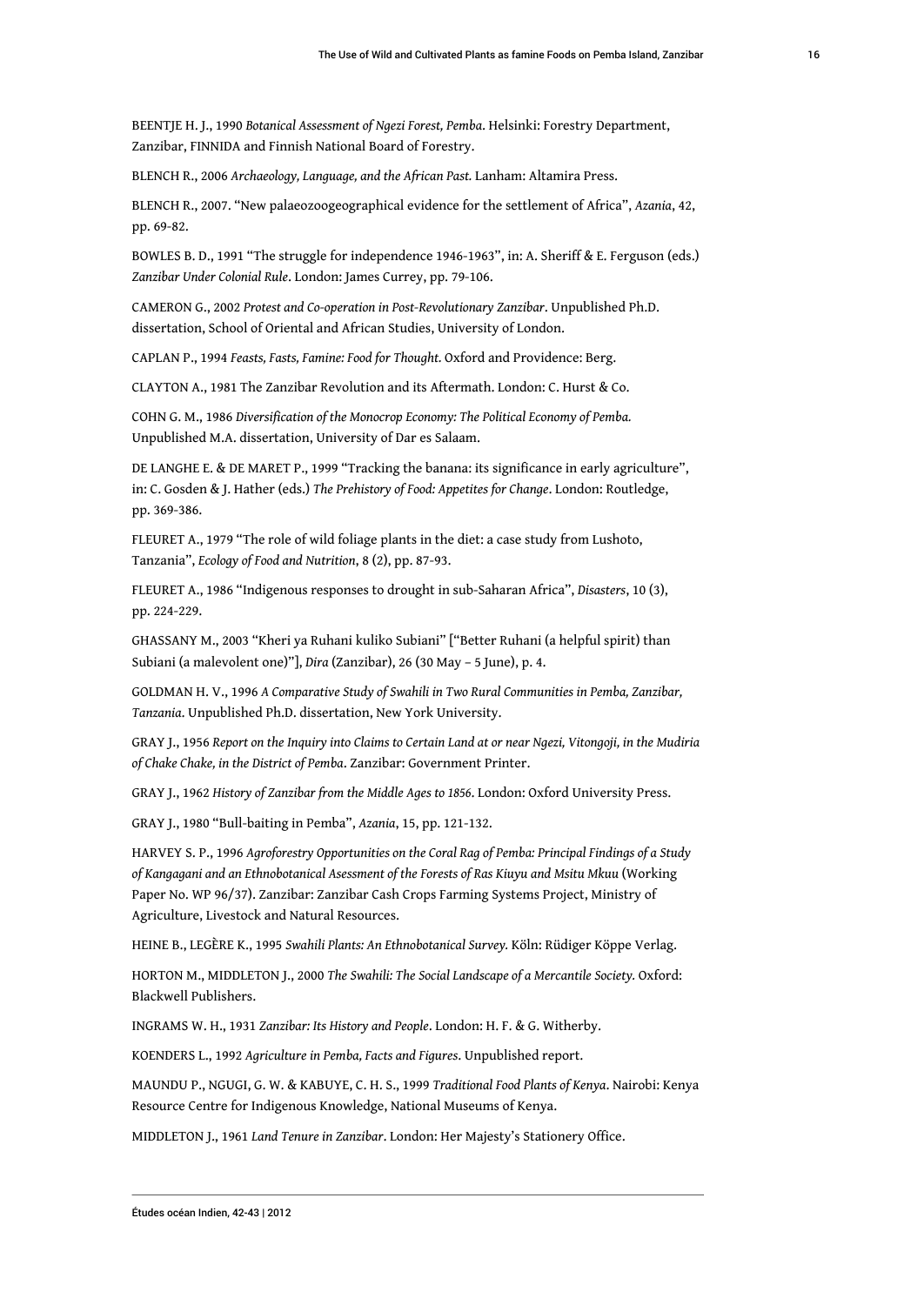MIDDLETON J., 1992 *The World of the Swahili: An African Mercantile Civilization.* New Haven and London: Yale University Press.

NAHONYO C. L., MWASUMBI L. B., MSUYA C. A., MASAO C. A., SUYA T. B. & SHING'WENDA C., 2005 *Ngezi-Vumawimbi Forest Reserves Biodiversity Inventory Report*. Zanzibar: CARE Tanzania and Department of Commercial Crops, Fruits and Forestry.

PRINS A. H. J., 1967 *The Swahili-speaking Peoples of Zanzibar and the East African Coast (Arabs, Shirazi and Swahili)* (2nd edition). London: International African Institute.

PURSEGLOVE J. W., 1985 *Tropical Crops: Monocotyledons* (revised edition). Harlow: Longman Scientific & Technical.

ROSE K. D. E., 1994 *Sickness and Malnutrition on Pemba: An Anthropological Study of the Social Relations of Food, Perceptions of Sickness, and Help-Seeking Behaviour*. Report to Save the Children Fund, Pemba Island.

RUFFO C. K., 1991 *A Report on Species Identification for Jozani and Ngezi Forest Inventory*. Kuopio: Forestry Department, Zanzibar, FINNIDA and Finnish National Board of Forestry.

RUFFO C. K., BIRNIE A. & TENGNÄS B., 2002 *Edible Wild Plants of Tanzania*. Nairobi: Regional Land Management Unit, Swedish International Development Cooperation Agency.

SACLEUX C., 1939 *Dictionnaire Swahili–Français* (Travaux et Mémoires de l'Institut d'Ethnologie, 36 & 37). Paris : Institut d'Ethnologie, Université de Paris.

SAID S., 2008 "Njaa yatesa Pemba" ["Famine persecutes Pemba"], *Tanzania Daima*, 14 March 2008. Online at http://www.freemedia.co.tz/daima/2008/3/14/habari3.php.

SALIM S. S., 2008 "Tatizo la njaa linavyochukuliwa kisiasa Zanzibar" ["How the problem of famine is interpreted politically in Zanzibar"], *Tanzania Daima*, 15 March 2008. Online at [http://](http://www.freemedia.co.tz/daima/2008/3/15/makala5.php) [www.freemedia.co.tz/daima/2008/3/15/makala5.php.](http://www.freemedia.co.tz/daima/2008/3/15/makala5.php)

SAMWEL J., 2006 "Pemba hawahitaji nguvu za kiume, wanataka chakula" ["The people of Pemba need food, not virility"], *Habari Tanzania*, 16 October 2006. Online at [http://](http://www.habaritanzania.com/articles/1354/1/Pemba-hawahitajinguvu-za-kiume,-wanataka-chakula) [www.habaritanzania.com/articles/1354/1/Pemba-hawahitajinguvu-za-kiume,-wanataka-chakula](http://www.habaritanzania.com/articles/1354/1/Pemba-hawahitajinguvu-za-kiume,-wanataka-chakula) .

SEN A., 1981 *Poverty and Famines: An Essay of Entitlement and Deprivation*. Oxford: Oxford University Press.

SHAO I. F., 1992 *The Political Economy of Land Reform in Zanzibar: Before and After the Revolution*. Dar es Salaam: Dar es Salaam University Press.

SHERIFF A., 1987 *Slaves, Spices and Ivory in Zanzibar: Integration of an East African Commercial Empire into the World Economy, 1770-1873*. London: James Currey.

STILES D., 1998 "The Mikea hunter-gatherers of southwest Madagascar: ecology and socioeconomics", *African Study Monographs*, 19 (3), pp. 127-148.

TINDALL H. D., 1983 *Vegetables in the Tropics*. London and Basingstoke: Macmillan.

VERDCOURT B. & TRUMP E. C., 1969 *Common Poisonous Plants of East Africa.* London: Collins.

VINCENT A. S., 1985 "Plant foods in savanna environments: a preliminary report of tubers eaten by the Hadza of northern Tanzania", *World Archaeology*, 17 (2), pp. 131-148.

WALSH M. T., 1992 "Swahili ethnobotany and carved doors", *Azania*, 27, pp. 135-136.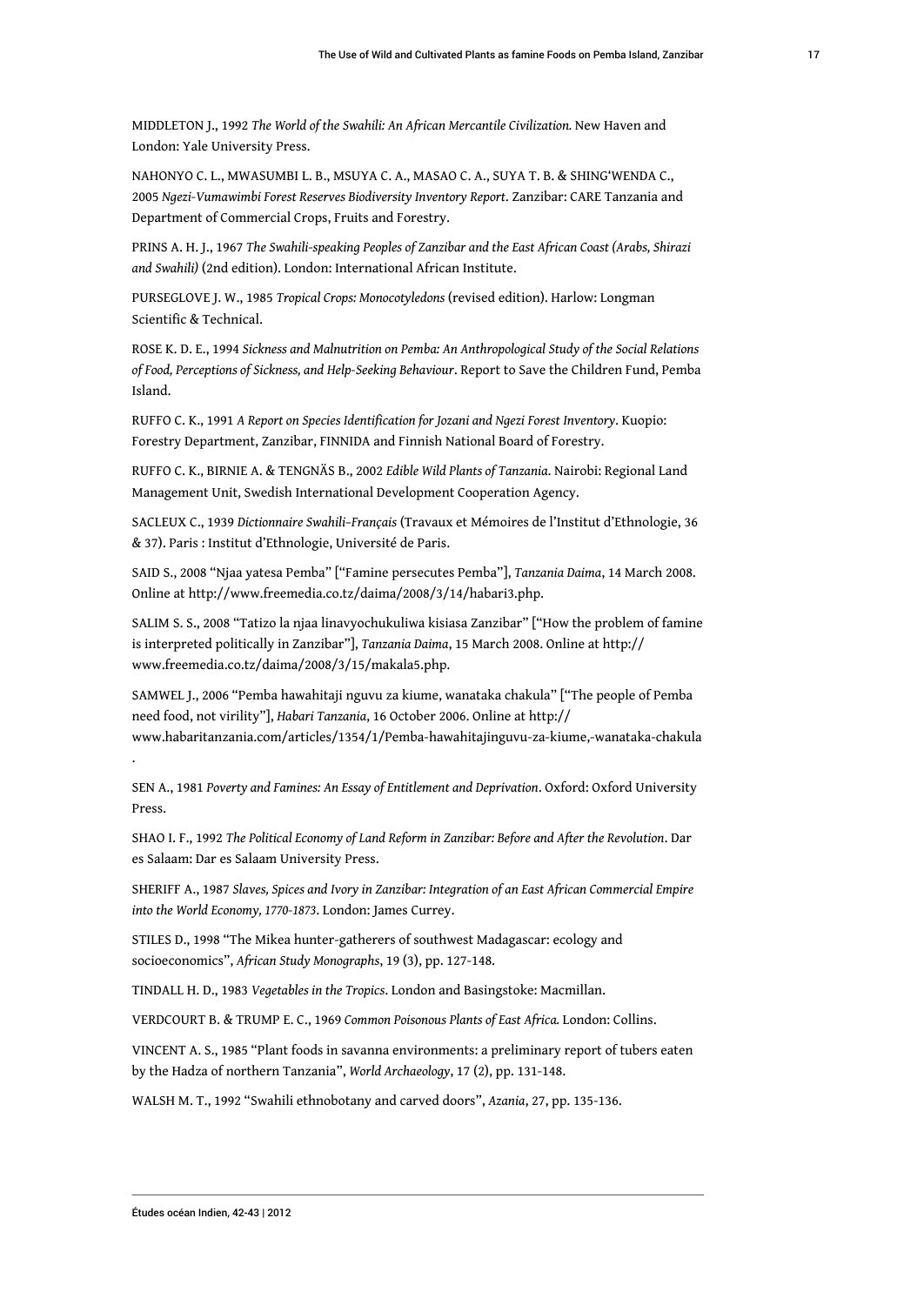WALSH M. T., 1995a *Socio-economic Research and Monitoring on Pemba and Unguja: Social Anthropologist's Inception Report*. Zanzibar: Zanzibar Cash Crops Farming Systems Project, Ministry of Agriculture, Livestock and Natural Resources.

WALSH M. T., 1995b (ed.) *The Development of Turmeric as a Cash Crop in Mwambe, Pemba* (Working Paper No. WP 95/23). Zanzibar: Zanzibar Cash Crops Farming Systems Project, Ministry of Agriculture, Livestock and Natural Resources.

WALSH M. T., 1995c (ed.) *The Problems of Agricultural Development in the Clove Areas of Pemba: Principal Findings of a Study of Daya Farmers' Research Group* (Working Paper No. WP 95/27). *Zanzibar: Zanzibar Cash Crops Farming Systems Project*, Ministry of Agriculture, Livestock and Natural Resources.

WALSH M. T., 2007 "Island subsistence: hunting, trapping and the translocation of wildlife in the western Indian Ocean", *Azania*, 42, pp. 83-113.

WHITELEY W. H., 1958 *The Dialects and Verse of Pemba: An Introduction.* Kampala: East African Swahili Committee.

WILLIAMS R. O., 1949 *The Useful and Ornamental Plants in Zanzibar and Pemba*. Zanzibar: Zanzibar Protectorate.

ZCCFSP 1995 *Farming Systems Zones in Pemba and Unguja: Progress and Current Status* (Working Paper No. WP 95/34). Zanzibar: Zanzibar Cash Crops Farming Systems Project, Ministry of Agriculture, Livestock and Natural Ressources.

#### NOTES

<span id="page-18-0"></span>**[1.](#page-1-0)** From the poem *Njaa*, "Hunger", by Sarahani bin Matari Ilhudhuri (Whiteley 1958: 51-52).

<span id="page-18-1"></span>**[2.](#page-3-0)** The history oft his famine and its causes and consequences remains to be written, and deserves fuller treatment than can be given in this paper.

<span id="page-18-2"></span>**[3.](#page-3-1)** ZCCFSP (1991-96) was funded by the British government and managed by the Natural Resources Institute, working in collaboration with the Ministry of Agriculture, Livestock and Natural Resources in Zanzibar.

<span id="page-18-3"></span>**[4.](#page-3-2)** Jamila was a Zanzibari woman in her early 30s who asked not to be identified because of the political references in some of the work that she did for me. She was not a project employee.

<span id="page-18-4"></span>**[5.](#page-4-0)** Interviewed by Jamila in Wete (date not recorded).

<span id="page-18-5"></span>**[6.](#page-4-1)** Interviewed by me during a field trip to the north of Pemba on 25 October 1994.

- <span id="page-18-6"></span>**[7.](#page-4-2)** Interviewed by Jamila in Wete on 25 March 1996.
- <span id="page-18-7"></span>**[8.](#page-4-3)** Interviewed by Jamila in Wete on 23 March 1996.

<span id="page-18-8"></span>**[9.](#page-4-4)** Interviewed by me in Wete on 22 November 1994.

<span id="page-18-9"></span>**[10.](#page-4-5)** Interviewed by Jamila in Wete on 26 March 1996.

<span id="page-18-10"></span>**[11.](#page-5-0)** Information on the edibility of wild bananas was given to me by Chum Ali Hamisi (Wete, 3 October 1994) and Salim Abdallah Subeit (Wete, undated conversation).

<span id="page-18-11"></span>**[12.](#page-6-0)** Cf. Sacleux, perhaps referring to practice on Unguja island : « La graine mise à germer produit en qqs semaines une racine unique *m*č*elema wa m*, qui se mange soit rôtie sous la cendre, soit cuite à l'eau après avoir été pelée » (1939 : 634, also 533). According to Heine and Legère (1995 : 255) the fruit may be eaten but is not much liked.

<span id="page-18-12"></span>**[13.](#page-8-0)** According to Sacleux the fruits are also brought to Zanzibar from the Comoros: « Elle arrive à Zanzibar sèche, coupée en deux. On la met à macérer dans l'eau cinq ou six jours, puis on la fait sécher. Elle se mange cuite à l'eau ou rôtie sous la cendre » (1939 : 871).

<span id="page-18-13"></span>**[14.](#page-10-0)** Interviewed by Jamila in Wete on 10 February 1995.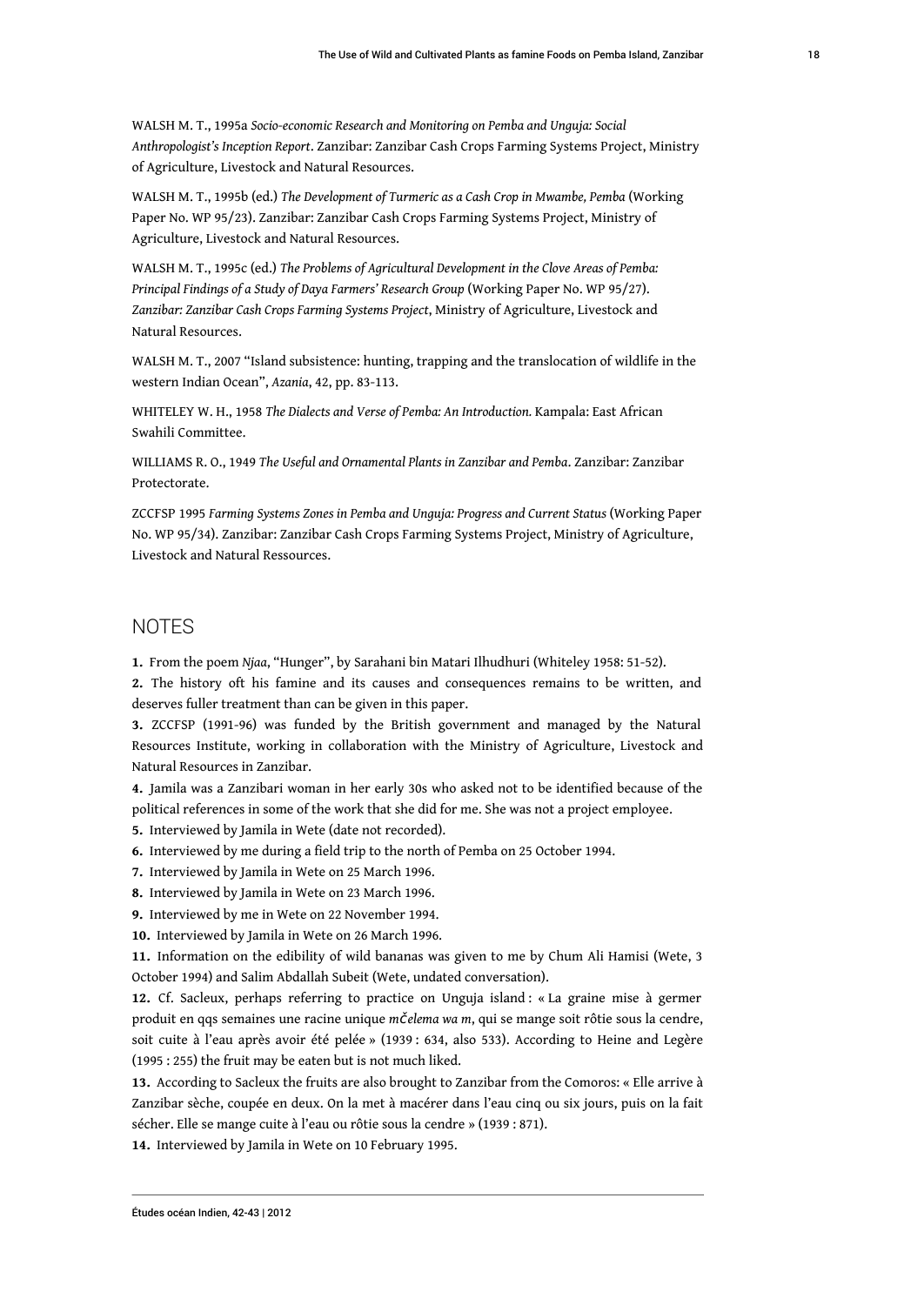<span id="page-19-0"></span>**[15.](#page-11-0)** Compare Sacleux, defining Unguja and Tumbatu dialect *chochoni* (č*o*č*oni* in his orthography): " Bulbille aérien de l'igname vénéneuse *m*č*o*č*oni*. Il est arrondi, lisse, brillant, d'un brun violacé, sans amertume. Sa poudre, mêlée à celle de datura *mranaha* est employée pour tuer les rats et les oiseaux destructeurs. En temps de famine, on le mange en *ugali*, après l'avoir desséché, exposé dans un *paka*č*a* à l'action dissolvante de l'eau douce pendant 6 jours puis de l'eau de mer 4 jours, et séché à nouveau avant de piler et faire cuire " (1939 : 145, also 534). As Sacleux intimates, *mranaha* is a generic name for thorn-apples, *Datura* spp. (Solanaceae), including the introduced *D. metel* L., which is known as an intoxicant and poison on Unguja (Williams 1949 : 225-226).

<span id="page-19-1"></span>**[16.](#page-11-1)** Interviewed by me in Wete on 28 February 1996.

<span id="page-19-2"></span>**[17.](#page-12-0)** On Pemba *mgombakofi* is more widely used as a name for the wild banana, *Musa acuminata*.

<span id="page-19-3"></span>**[18.](#page-14-0)** The seeds of *Typhonodorum lindleyanum* are, for example, reported to be eaten at all times and not just during periods of famine (Ahmad Kipacha, personal communication, 19 January 2009).

#### **ABSTRACTS**

Relatively little has been written about the adaptations of the Swahili-speaking people to the terrestrial environments in which they live, and even less about their responses to famine. Despite being dubbed "The Green Island", parts of Pemba (in the Zanzibar archipelago) are periodically subject to drought, while the whole island has suffered the effects of man-made famine. This paper, based primarily on recollections of the Pemba famine of 1971-72, describes the use of wild and cultivated plants as famine foods on the island. During the famine people were forced to eat whatever food they could obtain, regardless of its usual role in the local diet. Cultivated plants were (and are) particularly important sources of emergency food: unorthodox items such as cassava peelings, immature coconuts, and unripe mangoes; and a range of leaf and other vegetables that are eaten in times of plenty as well as during food shortages. The most significant wild resources were three kinds of tuber: the bitter yam *Dioscorea dumetorum* and its relative *D. sansibarensis*, and the seeds and rootstock of the aroid *Typhonodorum lindleyanum*. All of these are highly toxic and require careful preparation before they can be eaten. The use of these and other plants on Pemba as famine foods has evidently evolved in tandem with changes in subsistence strategies and farming systems. Islanders' vulnerability to famine has also changed with major shifts in the political economy of agricultural production and exchange, and the events which culminated in the famine of 1971-72 illustrate this. Knowledge of famine foods can be vital for survival, and is essential in the marginal areas of Pemba that continue to experience periodic food shortages.

On a relativement peu écrit sur les adaptations des populations swahiliphones aux environnements terrestres dans lesquels elles vivent, et encore moins sur leurs réponses à la famine. Bien que l'île ait été surnommée " l'île verte ", des zones de Pemba (située dans l'archipel de Zanzibar) sont périodiquement sujettes à la sécheresse, tandis que l'île entière a eu à souffrir des effets de la famine du fait de l'homme. Cette étude, fondée principalement sur les souvenirs de la famine de Pemba de 1971-1972, décrit l'utilisation dans l'île de plantes sauvages et cultivées comme plantes de disette. Au cours de la famine, les gens étaient conduits à consommer tous les types de nourriture qu'ils pouvaient obtenir, indépendamment de leur rôle habituel dans le régime alimentaire local. Les plantes cultivées étaient (et sont) des sources de nourriture d'urgence particulièrement importantes : des éléments aussi peu orthodoxes que les pelures de